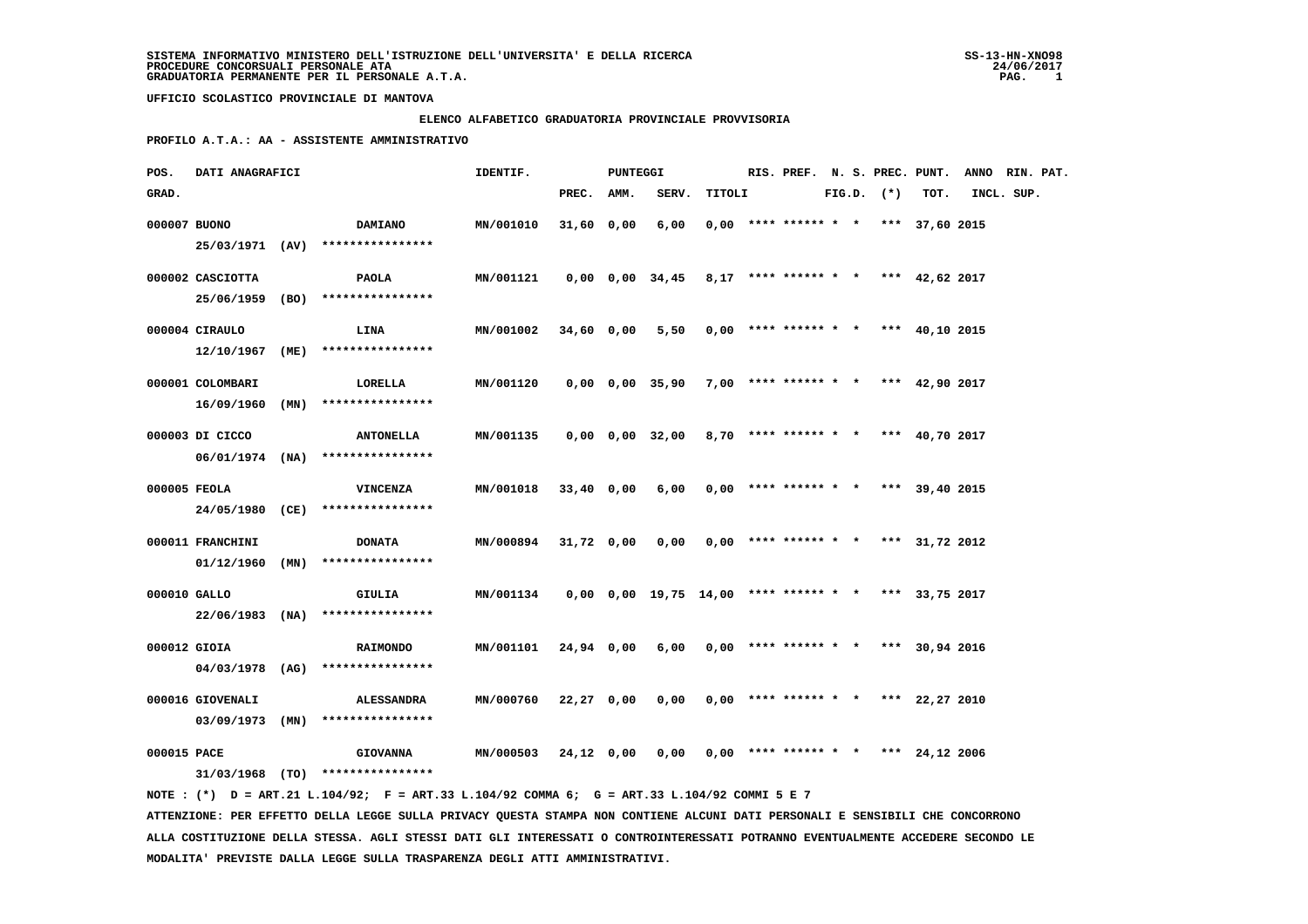# **ELENCO ALFABETICO GRADUATORIA PROVINCIALE PROVVISORIA**

 **PROFILO A.T.A.: AA - ASSISTENTE AMMINISTRATIVO**

| POS.         | DATI ANAGRAFICI     |      |                                                                                             | IDENTIF.  |            | <b>PUNTEGGI</b> |                                               |        | RIS. PREF. N. S. PREC. PUNT. |  |                |                | <b>ANNO</b> | RIN. PAT. |
|--------------|---------------------|------|---------------------------------------------------------------------------------------------|-----------|------------|-----------------|-----------------------------------------------|--------|------------------------------|--|----------------|----------------|-------------|-----------|
| GRAD.        |                     |      |                                                                                             |           | PREC.      | AMM.            | SERV.                                         | TITOLI |                              |  | $FIG.D.$ $(*)$ | TOT.           | INCL. SUP.  |           |
|              | 000009 SACCANI      |      | ARGIA MARIA                                                                                 | MN/001087 | 28,65 0,00 |                 | 6,00                                          |        | $1,00$ **** ****** * *       |  |                | *** 35,65 2016 |             |           |
|              | 14/07/1966          | (MI) | ****************                                                                            |           |            |                 |                                               |        |                              |  |                |                |             |           |
| 000013 SANTI |                     |      | ALDA                                                                                        | MN/001128 |            |                 | $0,00$ $0,00$ $13,50$ $13,17$ **** ****** * * |        |                              |  |                | *** 26,67 2017 |             |           |
|              | 07/09/1970          | (PG) | ****************                                                                            |           |            |                 |                                               |        |                              |  |                |                |             |           |
|              | 000008 SCOGNAMIGLIO |      | <b>MARIA</b>                                                                                | MN/001133 |            |                 | $0,00$ $0,00$ $29,80$                         |        | $7,60$ **** ****** * *       |  |                | *** 37,40 2017 |             |           |
|              | 01/06/1981          | (NA) | ****************                                                                            |           |            |                 |                                               |        |                              |  |                |                |             |           |
|              | 000014 TOSCANO      |      | CLAUDIA                                                                                     | MN/001118 |            |                 | $0,00$ $0,00$ $12,50$ $13,00$ **** ****** * * |        |                              |  |                | *** 25,50 2017 |             |           |
|              | 30/09/1979          | (RC) | ****************                                                                            |           |            |                 |                                               |        |                              |  |                |                |             |           |
|              | 000006 VITIELLO     |      | <b>GIULIANO</b>                                                                             | MN/001086 | 33,10 0,00 |                 | 5,00                                          | 0,00   | **** ****** * *              |  |                | *** 38,10 2016 |             |           |
|              | 08/02/1961          | (NA) | ****************                                                                            |           |            |                 |                                               |        |                              |  |                |                |             |           |
|              |                     |      | NOTE: (*) D = ART.21 L.104/92; F = ART.33 L.104/92 COMMA 6; G = ART.33 L.104/92 COMMI 5 E 7 |           |            |                 |                                               |        |                              |  |                |                |             |           |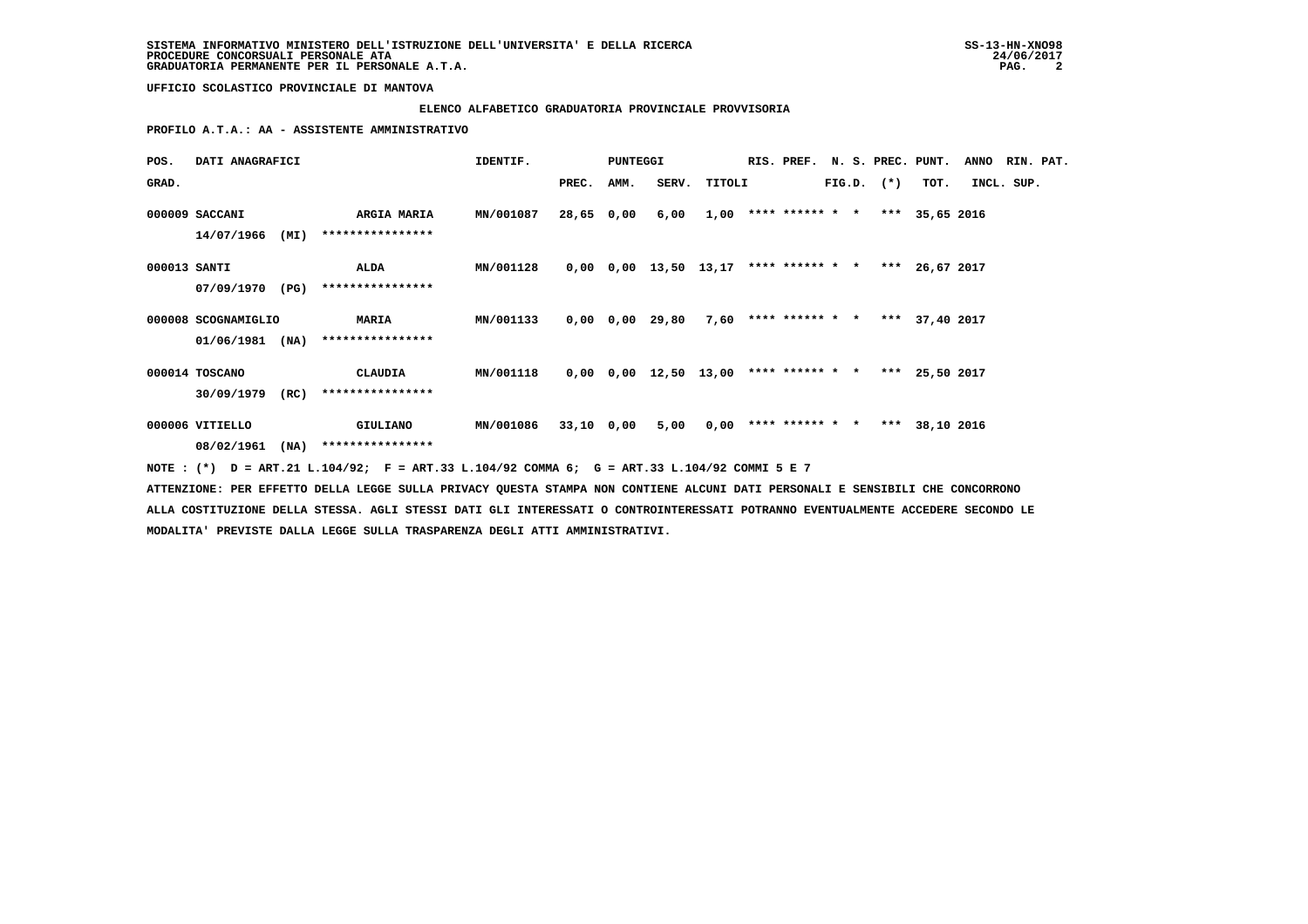# **ELENCO ALFABETICO GRADUATORIA PROVINCIALE PROVVISORIA**

 **PROFILO A.T.A.: AT - ASSISTENTE TECNICO**

| POS.  | DATI ANAGRAFICI |      |                                                                                             | IDENTIF.  |            | PUNTEGGI |                                               |                        |                 |  |                | RIS. PREF. N. S. PREC. PUNT. | <b>ANNO</b> | RIN. PAT. |
|-------|-----------------|------|---------------------------------------------------------------------------------------------|-----------|------------|----------|-----------------------------------------------|------------------------|-----------------|--|----------------|------------------------------|-------------|-----------|
| GRAD. |                 |      |                                                                                             |           | PREC.      | AMM.     | SERV.                                         | TITOLI                 |                 |  | $FIG.D.$ $(*)$ | тот.                         | INCL. SUP.  |           |
|       | 000002 FERLITO  |      | LAURA                                                                                       | MN/001140 |            |          | $0,00$ $0,00$ $15,00$ $10,80$ **** ****** * * |                        |                 |  |                | *** 25,80 2017               |             |           |
|       | 06/02/1979      | (TP) | ****************                                                                            |           |            |          |                                               |                        |                 |  |                |                              |             |           |
|       | 000001 GALEOTA  |      | DOMENICA                                                                                    | MN/001080 | 23,50 0,00 |          | 5,00                                          | 0,00                   | **** ****** * * |  |                | *** 28,50 2016               |             |           |
|       | 21/08/1986      | (AV) | ****************                                                                            |           |            |          |                                               |                        |                 |  |                |                              |             |           |
|       | 000003 SARTOR   |      | FABRIZIO                                                                                    | MN/000637 | 22,57 0,00 |          | 0,00                                          | $0,00$ **** ****** * * |                 |  |                | *** 22,57 2009               |             |           |
|       | 21/07/1962      | (TO) | ****************                                                                            |           |            |          |                                               |                        |                 |  |                |                              |             |           |
|       |                 |      | NOTE: (*) D = ART.21 L.104/92; F = ART.33 L.104/92 COMMA 6; G = ART.33 L.104/92 COMMI 5 E 7 |           |            |          |                                               |                        |                 |  |                |                              |             |           |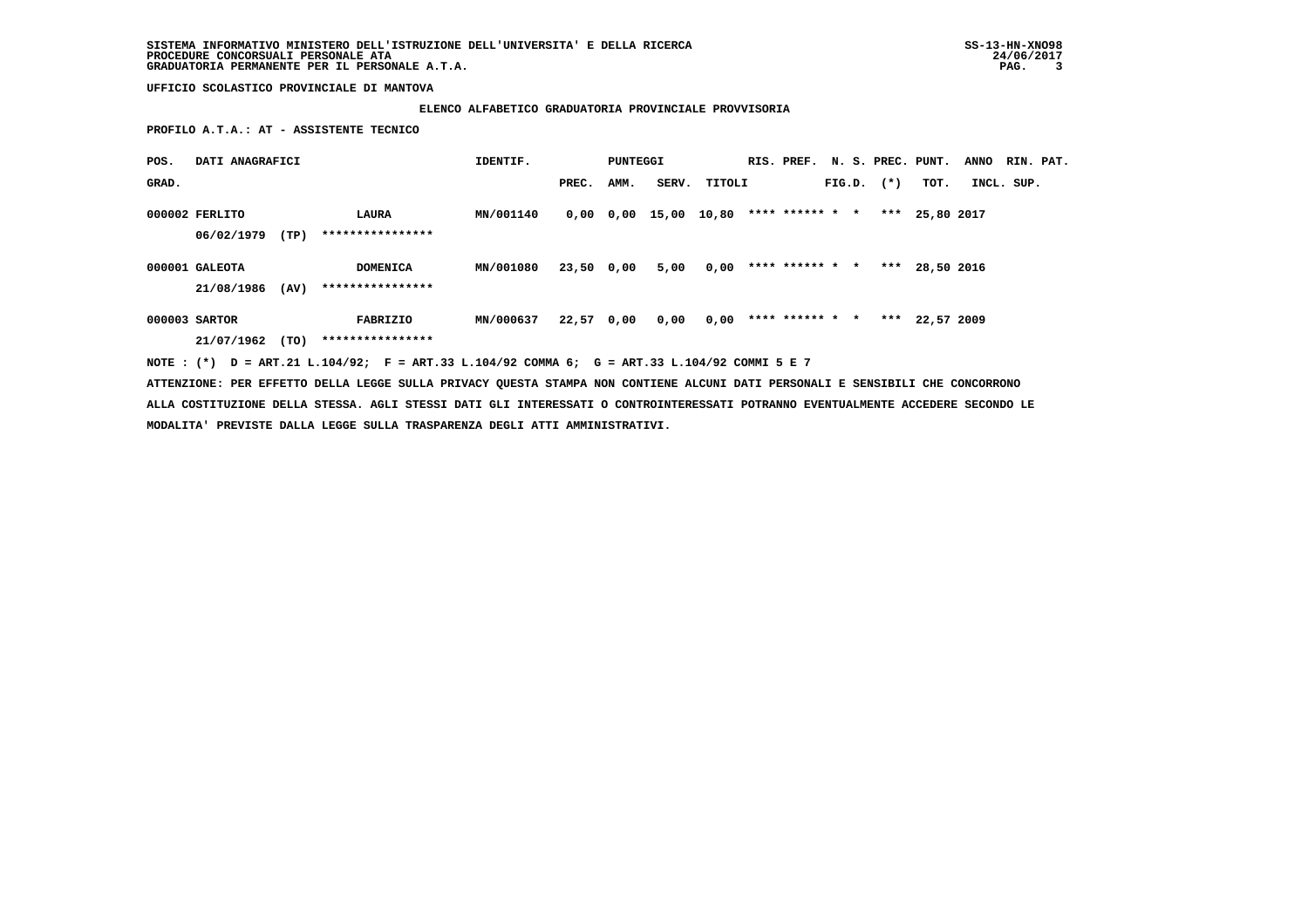### **ELENCO ALFABETICO GRADUATORIA PROVINCIALE PROVVISORIA**

 **PROFILO A.T.A.: CS - COLLABORATORE SCOLASTICO**

| POS.         | DATI ANAGRAFICI      |                                                                                             | IDENTIF.             |            | PUNTEGGI  |                                                             |        |  |  |                |                                              | RIS. PREF. N. S. PREC. PUNT. ANNO RIN. PAT. |  |
|--------------|----------------------|---------------------------------------------------------------------------------------------|----------------------|------------|-----------|-------------------------------------------------------------|--------|--|--|----------------|----------------------------------------------|---------------------------------------------|--|
| GRAD.        |                      |                                                                                             |                      | PREC. AMM. |           | SERV.                                                       | TITOLI |  |  | $FIG.D.$ $(*)$ | TOT.                                         | INCL. SUP.                                  |  |
|              | 000031 ALBERINI      | <b>LINDA</b>                                                                                | MN/001054            | 22,00 0,00 |           | 5,00                                                        |        |  |  |                | $0,00$ **** ****** * * *** 27,00 2015        |                                             |  |
|              |                      | 28/07/1960 (MN) ****************                                                            |                      |            |           |                                                             |        |  |  |                |                                              |                                             |  |
| 000082 ALEO  |                      |                                                                                             |                      | 17,33 0,00 |           |                                                             |        |  |  |                | $0,00$ **** ****** * * *** 17,33 2012        |                                             |  |
|              |                      | <b>FRANCESCA</b>                                                                            | <b>MN/000903</b>     |            |           | 0,00                                                        |        |  |  |                |                                              |                                             |  |
|              |                      | $10/10/1963$ (TP) ****************                                                          |                      |            |           |                                                             |        |  |  |                |                                              |                                             |  |
|              | 000010 ALLOCCA       | CARMELA                                                                                     | MN/000959            | 26,50 0,00 |           | 6,00                                                        |        |  |  |                | $0,00$ **** ****** * * *** 32,50 2014        |                                             |  |
|              |                      | 28/03/1955 (NA) ****************                                                            |                      |            |           |                                                             |        |  |  |                |                                              |                                             |  |
|              |                      |                                                                                             |                      |            |           |                                                             |        |  |  |                |                                              |                                             |  |
| 000113 AMATO |                      | <b>ROSSANA</b>                                                                              | MN/000942 10,25 0,00 |            |           |                                                             |        |  |  |                | $0,00$ $0,00$ **** ****** * * *** 10,25 2013 |                                             |  |
|              |                      | 22/03/1981 (AG) ****************                                                            |                      |            |           |                                                             |        |  |  |                |                                              |                                             |  |
|              | 000095 ANGELILLIS    | <b>DEBORA</b>                                                                               | MN/001125            |            |           | $0,00$ $0,00$ $12,00$ $3,50$ **** ****** * *** 15,50 2017   |        |  |  |                |                                              |                                             |  |
|              |                      | 03/07/1971 (FG) ****************                                                            |                      |            |           |                                                             |        |  |  |                |                                              |                                             |  |
|              |                      |                                                                                             |                      |            |           |                                                             |        |  |  |                |                                              |                                             |  |
|              | 000039 AROLDI NODARI | ARTURA                                                                                      | MN/000596            | 25,00 0,00 |           | 0,00                                                        |        |  |  |                | $0,00$ **** ****** * * *** 25,00 2008        |                                             |  |
|              |                      | $21/04/1957$ (MN) ****************                                                          |                      |            |           |                                                             |        |  |  |                |                                              |                                             |  |
|              | 000077 AUSIELLO      | IMMACOLATA                                                                                  | MN/001129            |            |           | $0,00$ $0,00$ $15,45$ $3,00$ **** ****** * * *** 18,45 2017 |        |  |  |                |                                              |                                             |  |
|              |                      | 24/08/1975 (NA) ****************                                                            |                      |            |           |                                                             |        |  |  |                |                                              |                                             |  |
|              |                      |                                                                                             |                      |            |           |                                                             |        |  |  |                |                                              |                                             |  |
|              | 000012 AUZINO        | <b>ANTONELLA</b>                                                                            | MN/001130            |            |           | 0,00 0,00 29,75                                             |        |  |  |                | $2,50$ **** ****** * * *** 32,25 2017        |                                             |  |
|              |                      | 09/10/1958 (NA) ****************                                                            |                      |            |           |                                                             |        |  |  |                |                                              |                                             |  |
|              | 000016 AWDALLA       | <b>EFLIN</b>                                                                                | MN/000960            | 25,50 0,00 |           | 6,00                                                        |        |  |  |                | $0,00$ **** ****** * * *** 31,50 2014        |                                             |  |
|              |                      | 20/11/1970 (EE) ****************                                                            |                      |            |           |                                                             |        |  |  |                |                                              |                                             |  |
|              |                      |                                                                                             |                      |            |           |                                                             |        |  |  |                |                                              |                                             |  |
|              | 000116 BAGGETTA      | <b>GIUSEPPE</b>                                                                             | MN/000943            |            | 9,95 0,00 | 0,00                                                        |        |  |  |                | $0,00$ **** ****** * * *** 9,95 2013         |                                             |  |
|              | 05/06/1977 (MN)      | ****************                                                                            |                      |            |           |                                                             |        |  |  |                |                                              |                                             |  |
|              |                      |                                                                                             |                      |            |           |                                                             |        |  |  |                |                                              |                                             |  |
|              | 000003 BENEDINI      | <b>CRISTINA</b>                                                                             | <b>MN/000945</b>     | 29,20 0,00 |           | 6,00                                                        |        |  |  |                | $0,00$ **** ****** * * *** 35,20 2013        |                                             |  |
|              |                      | $16/01/1966$ (MN) *****************                                                         |                      |            |           |                                                             |        |  |  |                |                                              |                                             |  |
|              |                      | NOTE: (*) D = ART.21 L.104/92; F = ART.33 L.104/92 COMMA 6; G = ART.33 L.104/92 COMMI 5 E 7 |                      |            |           |                                                             |        |  |  |                |                                              |                                             |  |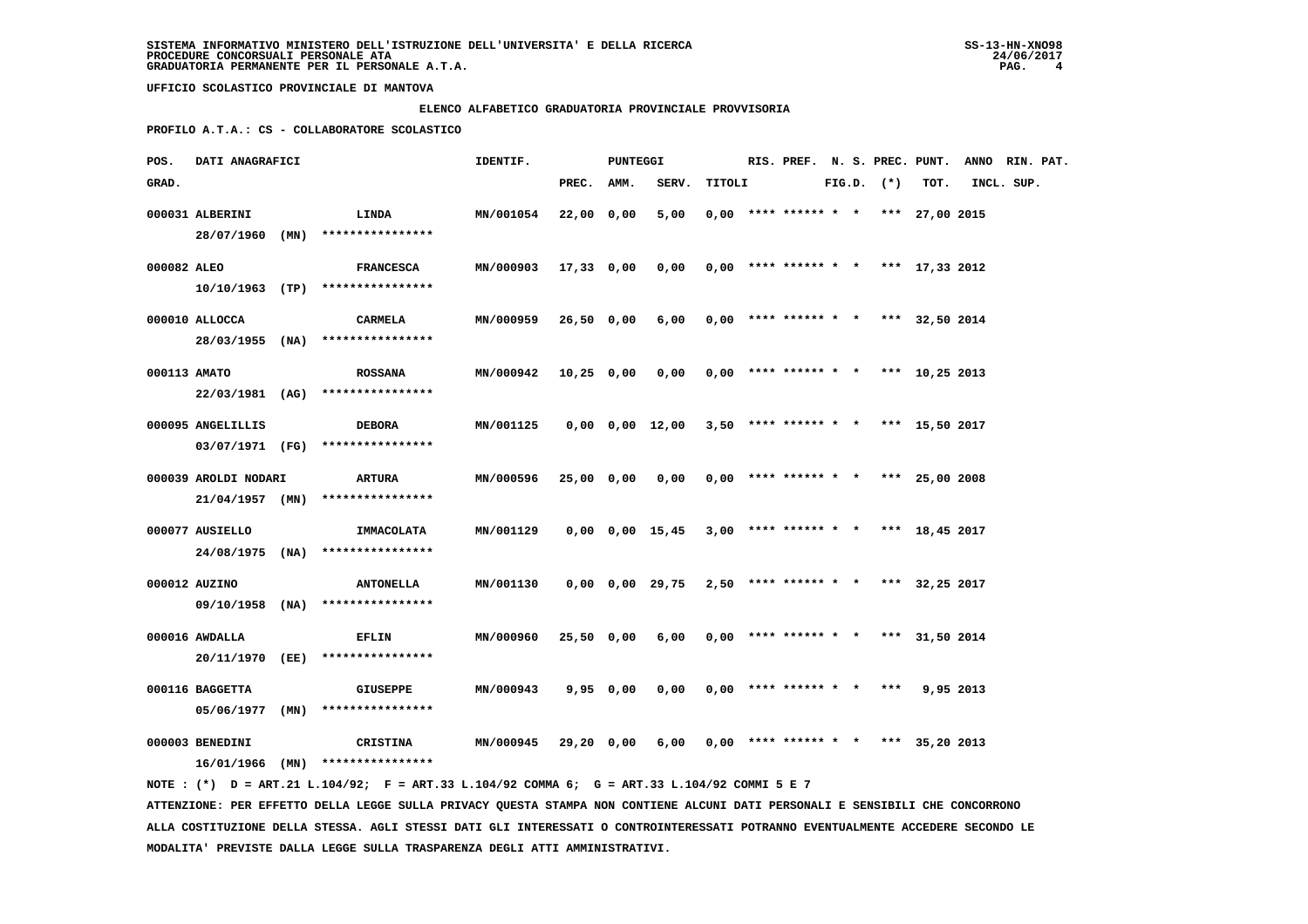### **ELENCO ALFABETICO GRADUATORIA PROVINCIALE PROVVISORIA**

 **PROFILO A.T.A.: CS - COLLABORATORE SCOLASTICO**

| POS.       | DATI ANAGRAFICI   |                                                                                             | IDENTIF.  |             | PUNTEGGI  |                                                           |        |                            |  |                | RIS. PREF. N. S. PREC. PUNT.          | ANNO RIN. PAT. |  |
|------------|-------------------|---------------------------------------------------------------------------------------------|-----------|-------------|-----------|-----------------------------------------------------------|--------|----------------------------|--|----------------|---------------------------------------|----------------|--|
| GRAD.      |                   |                                                                                             |           | PREC.       | AMM.      | SERV.                                                     | TITOLI |                            |  | $FIG.D.$ $(*)$ | TOT.                                  | INCL. SUP.     |  |
| 000117 BIA |                   | <b>DANIELA</b>                                                                              | MN/000944 | $9,25$ 0,00 |           | 0,00                                                      |        | $0,00$ **** ****** * * *** |  |                | 9,25 2013                             |                |  |
|            |                   | $14/07/1976$ (PZ) ****************                                                          |           |             |           |                                                           |        |                            |  |                |                                       |                |  |
|            | 000066 BOCCOLA    | <b>SILVIA</b>                                                                               | MN/001078 | 15,00 0,00  |           | 5,00                                                      |        |                            |  |                | $0,00$ **** ****** * * *** 20,00 2016 |                |  |
|            |                   | $01/08/1977$ (VR) ****************                                                          |           |             |           |                                                           |        |                            |  |                |                                       |                |  |
|            | 000036 BONOMO     | CATIA                                                                                       | MN/001046 | 20,60 0,00  |           | 5,00                                                      |        |                            |  |                | $0,00$ **** ****** * * *** 25,60 2015 |                |  |
|            |                   | 28/11/1978 (RM) ****************                                                            |           |             |           |                                                           |        |                            |  |                |                                       |                |  |
|            | 000021 BOTTURA    | <b>SABRINA</b>                                                                              | MN/000961 | 25,00 0,00  |           | 5,00                                                      |        |                            |  |                | $0,00$ **** ****** * * *** 30,00 2014 |                |  |
|            |                   | $18/02/1971$ (VR) *****************                                                         |           |             |           |                                                           |        |                            |  |                |                                       |                |  |
|            | 000096 BOZZOLINI  | <b>ANNA MARIA</b>                                                                           | MN/001127 |             |           | 0,00 0,00 13,50                                           |        |                            |  |                | $2,00$ **** ****** * * *** 15,50 2017 |                |  |
|            |                   | $02/02/1964$ (MN) ****************                                                          |           |             |           |                                                           |        |                            |  |                |                                       |                |  |
|            | 000104 BRIGANTE   | <b>ANNUNZIATA</b>                                                                           | MN/000883 | 12,95 0,00  |           | 0,00                                                      |        | $0,00$ **** ****** * *     |  |                | *** 12,95 2011                        |                |  |
|            |                   | $15/01/1974$ (TA) ****************                                                          |           |             |           |                                                           |        |                            |  |                |                                       |                |  |
|            | 000029 CACIOPPO   | <b>FRANCESCO</b>                                                                            | MN/001001 | 22,00 0,00  |           | 5,00                                                      |        |                            |  |                | $0,00$ **** ****** * * *** 27,00 2015 |                |  |
|            |                   | $02/09/1960$ (TP) ****************                                                          |           |             |           |                                                           |        |                            |  |                |                                       |                |  |
|            | 000081 CALANDRINO | FILIPPA FARA                                                                                | MN/001031 | 15,96 0,00  |           | 1,50                                                      |        |                            |  |                | $0,00$ **** ****** * * *** 17,46 2015 |                |  |
|            |                   | 22/09/1969 (TP) ****************                                                            |           |             |           |                                                           |        |                            |  |                |                                       |                |  |
|            | 000051 CALETTI    | <b>ANNARITA</b>                                                                             | MN/001081 | 18,00 0,00  |           | 5,00                                                      |        |                            |  |                | $0,00$ **** ****** * * *** 23,00 2016 |                |  |
|            | 30/10/1968 (MN)   | ****************                                                                            |           |             |           |                                                           |        |                            |  |                |                                       |                |  |
|            | 000086 CANNIZZARO | <b>ASSUNTA</b>                                                                              | MN/001143 |             |           | $0,00$ $0,00$ $14,50$ $2,00$ **** ****** * *** 16,50 2017 |        |                            |  |                |                                       |                |  |
|            | 21/07/1970 (EE)   | ****************                                                                            |           |             |           |                                                           |        |                            |  |                |                                       |                |  |
|            | 000119 CARBONE    | <b>EUGENIO</b>                                                                              | MN/001083 |             | 8,30 0,00 | 0,00                                                      |        | $0.00$ **** ****** * * *** |  |                | 8,30 2016                             |                |  |
|            |                   | 04/01/1991 (NA) ****************                                                            |           |             |           |                                                           |        |                            |  |                |                                       |                |  |
|            |                   | NOTE: (*) D = ART.21 L.104/92; F = ART.33 L.104/92 COMMA 6; G = ART.33 L.104/92 COMMI 5 E 7 |           |             |           |                                                           |        |                            |  |                |                                       |                |  |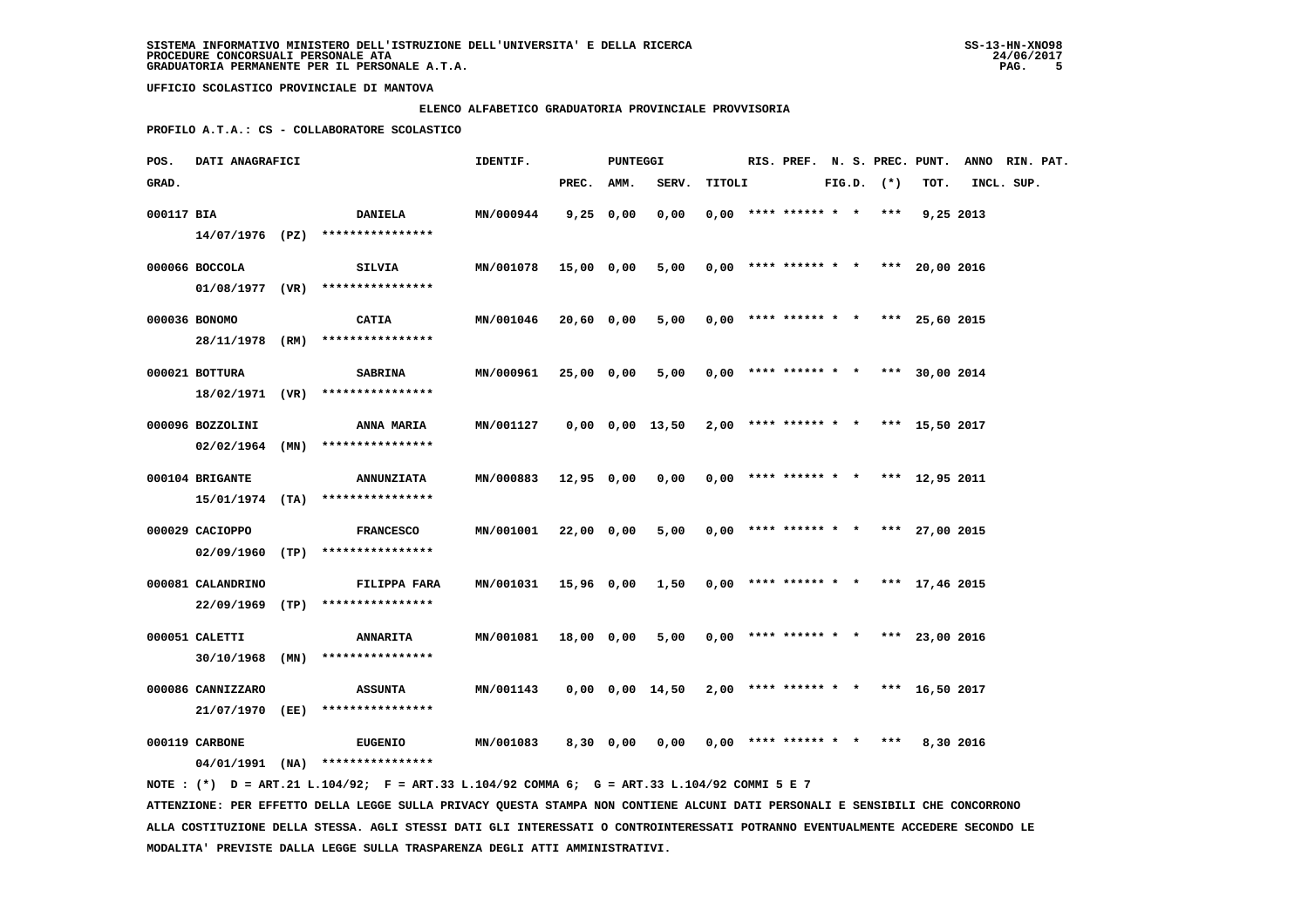### **ELENCO ALFABETICO GRADUATORIA PROVINCIALE PROVVISORIA**

 **PROFILO A.T.A.: CS - COLLABORATORE SCOLASTICO**

| POS.         | DATI ANAGRAFICI    |                                                                                             | IDENTIF.         |            | PUNTEGGI |                       |        |  |  |                |                                       | RIS. PREF. N. S. PREC. PUNT. ANNO RIN. PAT. |  |
|--------------|--------------------|---------------------------------------------------------------------------------------------|------------------|------------|----------|-----------------------|--------|--|--|----------------|---------------------------------------|---------------------------------------------|--|
| GRAD.        |                    |                                                                                             |                  | PREC. AMM. |          | SERV.                 | TITOLI |  |  | $FIG.D.$ $(*)$ | TOT.                                  | INCL. SUP.                                  |  |
|              | 000097 CASTELLETTI | ANNA                                                                                        | MN/001119        |            |          | $0,00$ $0,00$ $13,00$ |        |  |  |                | $2,00$ **** ****** * * *** 15,00 2017 |                                             |  |
|              | 18/10/1968 (MN)    | ****************                                                                            |                  |            |          |                       |        |  |  |                |                                       |                                             |  |
|              | 000101 CHIAVEGATTI | LUISA                                                                                       | MN/000908        | 14,30 0,00 |          | 0,00                  |        |  |  |                | $0,00$ **** ****** * * *** 14,30 2012 |                                             |  |
|              |                    | 17/01/1975 (MN) ****************                                                            |                  |            |          |                       |        |  |  |                |                                       |                                             |  |
|              |                    |                                                                                             |                  |            |          |                       |        |  |  |                |                                       |                                             |  |
|              | 000115 CIRAULO     | <b>LINA</b>                                                                                 | MN/001057        | 10,05 0,00 |          | 0,00                  |        |  |  |                | $0,00$ **** ****** * * *** 10,05 2015 |                                             |  |
|              | 12/10/1967 (ME)    | ****************                                                                            |                  |            |          |                       |        |  |  |                |                                       |                                             |  |
|              | 000011 CODOGNATO   | ALBERTA                                                                                     | MN/000766        | 28,00 0,00 |          | 4,50                  |        |  |  |                | $0,00$ **** ****** * * *** 32,50 2010 |                                             |  |
|              | $13/04/1962$ (MN)  | ****************                                                                            |                  |            |          |                       |        |  |  |                |                                       |                                             |  |
|              | 000013 CORASINITI  | TIZIANA                                                                                     | MN/000946        | 26,20 0,00 |          | 6,00                  |        |  |  |                | $0,00$ **** ****** * * *** 32,20 2013 |                                             |  |
|              |                    | $16/02/1983$ (CZ) ****************                                                          |                  |            |          |                       |        |  |  |                |                                       |                                             |  |
|              |                    |                                                                                             |                  |            |          |                       |        |  |  |                |                                       |                                             |  |
| 000109 COSTA |                    | <b>SALVATORE</b>                                                                            | MN/000947        | 11,85 0,00 |          | 0,00                  |        |  |  |                | $0,00$ **** ****** * * *** 11,85 2013 |                                             |  |
|              |                    | 29/06/1972 (ME) ****************                                                            |                  |            |          |                       |        |  |  |                |                                       |                                             |  |
|              | 000006 DAINOTTO    | <b>FRANCESCA</b>                                                                            | MN/000784        | 28,00 0,00 |          | 6,00                  |        |  |  |                | $0.00$ **** ****** * * *** 34,00 2010 |                                             |  |
|              |                    | 30/01/1978 (AG) ****************                                                            |                  |            |          |                       |        |  |  |                |                                       |                                             |  |
|              |                    |                                                                                             |                  |            |          |                       |        |  |  |                |                                       |                                             |  |
|              | 000084 DEL GIUDICE | <b>ALFONSO</b>                                                                              | MN/000962        | 16,82 0,00 |          | 0,00                  |        |  |  |                | $0,00$ **** ****** * * *** 16,82 2014 |                                             |  |
|              |                    | $20/11/1987$ (NA) ****************                                                          |                  |            |          |                       |        |  |  |                |                                       |                                             |  |
|              | 000071 DEL GIUDICE | <b>ANTONELLA</b>                                                                            | MN/001126        |            |          | 0,00 0,00 15,50       |        |  |  |                | $3,50$ **** ****** * * *** 19,00 2017 |                                             |  |
|              |                    | $14/04/1993$ (SA) ****************                                                          |                  |            |          |                       |        |  |  |                |                                       |                                             |  |
| 000102 DENTI |                    | <b>MARILENA</b>                                                                             | MN/000752        | 13,50 0,00 |          | 0,00                  |        |  |  |                | $0,00$ **** ****** * * *** 13,50 2009 |                                             |  |
|              |                    | 27/12/1972 (CR) ****************                                                            |                  |            |          |                       |        |  |  |                |                                       |                                             |  |
|              |                    |                                                                                             |                  |            |          |                       |        |  |  |                |                                       |                                             |  |
|              | 000061 DI LEO      | <b>MARIA ROSARIA</b>                                                                        | <b>MN/001079</b> | 16,50 0,00 |          | 5,00                  |        |  |  |                | $0,00$ **** ****** * * *** 21,50 2016 |                                             |  |
|              |                    | 28/04/1959 (VV) ****************                                                            |                  |            |          |                       |        |  |  |                |                                       |                                             |  |
|              |                    | NOTE: (*) D = ART.21 L.104/92; F = ART.33 L.104/92 COMMA 6; G = ART.33 L.104/92 COMMI 5 E 7 |                  |            |          |                       |        |  |  |                |                                       |                                             |  |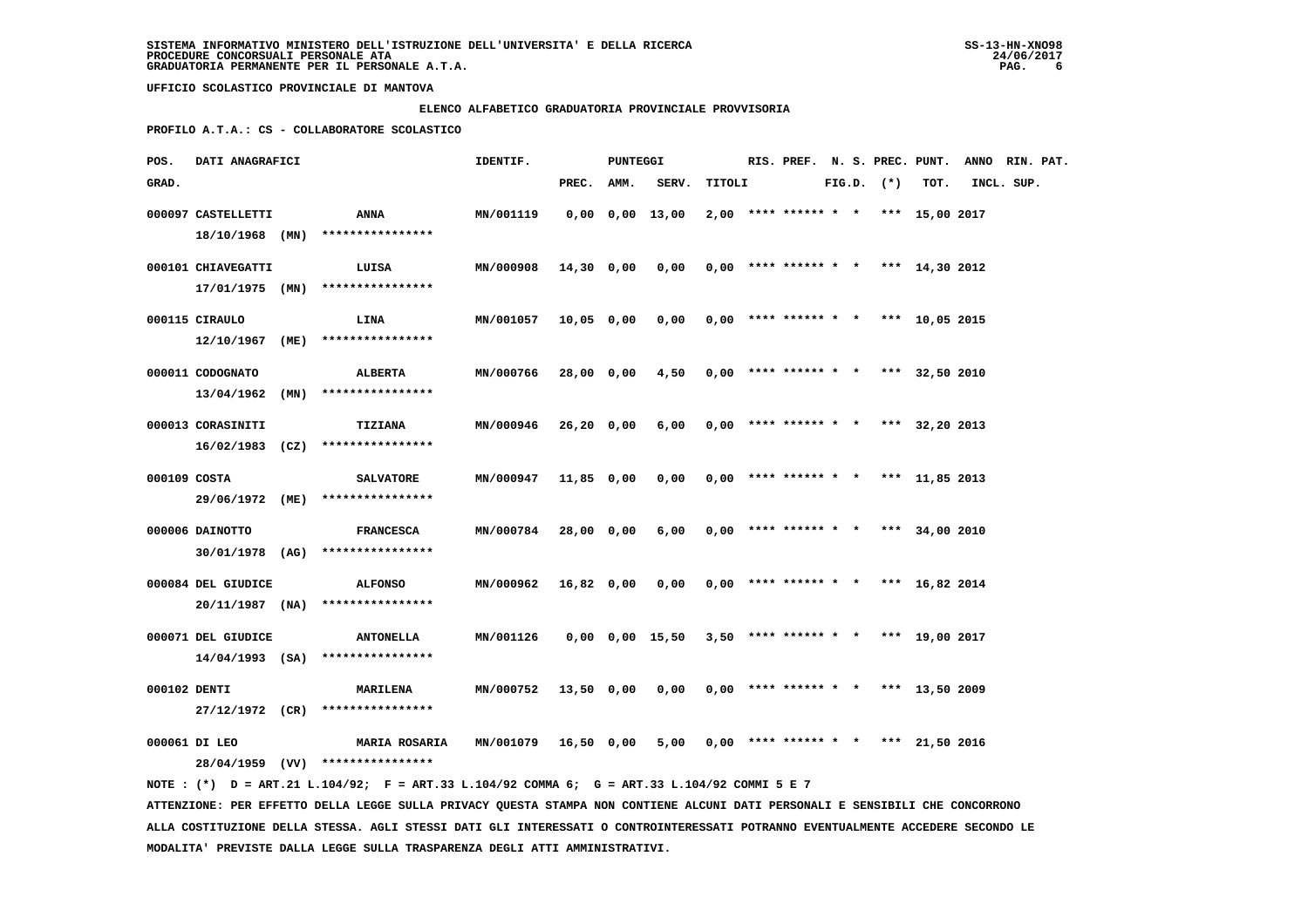### **ELENCO ALFABETICO GRADUATORIA PROVINCIALE PROVVISORIA**

 **PROFILO A.T.A.: CS - COLLABORATORE SCOLASTICO**

| POS.  | DATI ANAGRAFICI   |                                                                                             | IDENTIF.  |            | PUNTEGGI |                 |        |                        |  |                | RIS. PREF. N. S. PREC. PUNT.          | ANNO RIN. PAT. |  |
|-------|-------------------|---------------------------------------------------------------------------------------------|-----------|------------|----------|-----------------|--------|------------------------|--|----------------|---------------------------------------|----------------|--|
| GRAD. |                   |                                                                                             |           | PREC.      | AMM.     | SERV.           | TITOLI |                        |  | $FIG.D.$ $(*)$ | TOT.                                  | INCL. SUP.     |  |
|       | 000041 DONADEI    | <b>MIRKO</b>                                                                                | MN/001045 | 20,20 0,00 |          | 4,50            |        |                        |  |                | $0,00$ **** ****** * * *** 24,70 2015 |                |  |
|       |                   | 19/09/1978 (LE) ****************                                                            |           |            |          |                 |        |                        |  |                |                                       |                |  |
|       |                   |                                                                                             |           |            |          |                 |        |                        |  |                |                                       |                |  |
|       | 000020 DONINI     | <b>DEBORA</b>                                                                               | MN/000963 | 25,50 0,00 |          | 5,00            |        |                        |  |                | $0,00$ **** ****** * * *** 30,50 2014 |                |  |
|       | 29/07/1975 (MN)   | ****************                                                                            |           |            |          |                 |        |                        |  |                |                                       |                |  |
|       | 000018 ESPOSITO   | <b>MASSIMILIANO</b>                                                                         | MN/001036 | 26,15 0,00 |          | 4,50            |        |                        |  |                | $0,00$ **** ****** * * *** 30,65 2015 |                |  |
|       |                   | 08/03/1984 (NA) ****************                                                            |           |            |          |                 |        |                        |  |                |                                       |                |  |
|       |                   |                                                                                             |           |            |          |                 |        |                        |  |                |                                       |                |  |
|       | 000004 FAGGIONATO | <b>DEBORA</b>                                                                               | MN/000948 | 29,50 0,00 |          | 5,50            |        |                        |  |                | $0,00$ **** ****** * * *** 35,00 2013 |                |  |
|       | $17/08/1974$ (MN) | ****************                                                                            |           |            |          |                 |        |                        |  |                |                                       |                |  |
|       | 000093 FERRARI    | <b>MARTINA</b>                                                                              | MN/001093 | 11,45 0,00 |          | 4,50            |        |                        |  |                | $0,00$ **** ****** * * *** 15,95 2016 |                |  |
|       |                   | $03/10/1986$ (MN) *****************                                                         |           |            |          |                 |        |                        |  |                |                                       |                |  |
|       |                   |                                                                                             |           |            |          |                 |        |                        |  |                |                                       |                |  |
|       | 000075 FINESSO    | CLAUDIA                                                                                     | MN/000110 | 18,50 0,00 |          | 0,00            |        |                        |  |                | $0,00$ **** ****** * * *** 18,50 2002 |                |  |
|       |                   | $11/04/1959$ (MN) ****************                                                          |           |            |          |                 |        |                        |  |                |                                       |                |  |
|       | 000014 FOLINO     | <b>ROSA</b>                                                                                 | MN/000964 | 26,00 0,00 |          | 6,00            |        |                        |  |                | $0,00$ **** ****** * * *** 32,00 2014 |                |  |
|       |                   | 28/12/1965 (CZ) ****************                                                            |           |            |          |                 |        |                        |  |                |                                       |                |  |
|       |                   |                                                                                             |           |            |          |                 |        |                        |  |                |                                       |                |  |
|       | 000045 GALETTA    | <b>GIUSEPPINA</b>                                                                           | MN/001055 | 19,50 0,00 |          | 4,50            |        |                        |  |                | $0,00$ **** ****** * * *** 24,00 2015 |                |  |
|       |                   | $14/09/1970$ (MN) ****************                                                          |           |            |          |                 |        |                        |  |                |                                       |                |  |
|       | 000080 GARGIULO   | <b>CONCETTA</b>                                                                             | MN/001138 |            |          | 0,00 0,00 15,50 |        |                        |  |                | $2,00$ **** ****** * * *** 17,50 2017 |                |  |
|       | $17/04/1974$ (NA) | ****************                                                                            |           |            |          |                 |        |                        |  |                |                                       |                |  |
|       |                   |                                                                                             |           |            |          |                 |        |                        |  |                |                                       |                |  |
|       | 000038 GATTAZZO   | LORENZA                                                                                     | MN/001051 | 19,50 0,00 |          | 6,00            |        |                        |  |                | $0.00$ **** ****** * * *** 25.50 2015 |                |  |
|       | $30/09/1965$ (MN) | ****************                                                                            |           |            |          |                 |        |                        |  |                |                                       |                |  |
|       | 000047 GAVIOLI    | LORELLA                                                                                     | MN/001040 | 19,50 0,00 |          | 4,50            |        | $0,00$ **** ****** * * |  |                | *** 24,00 2015                        |                |  |
|       |                   | 27/02/1959 (FE) ****************                                                            |           |            |          |                 |        |                        |  |                |                                       |                |  |
|       |                   | NOTE: (*) D = ART.21 L.104/92; F = ART.33 L.104/92 COMMA 6; G = ART.33 L.104/92 COMMI 5 E 7 |           |            |          |                 |        |                        |  |                |                                       |                |  |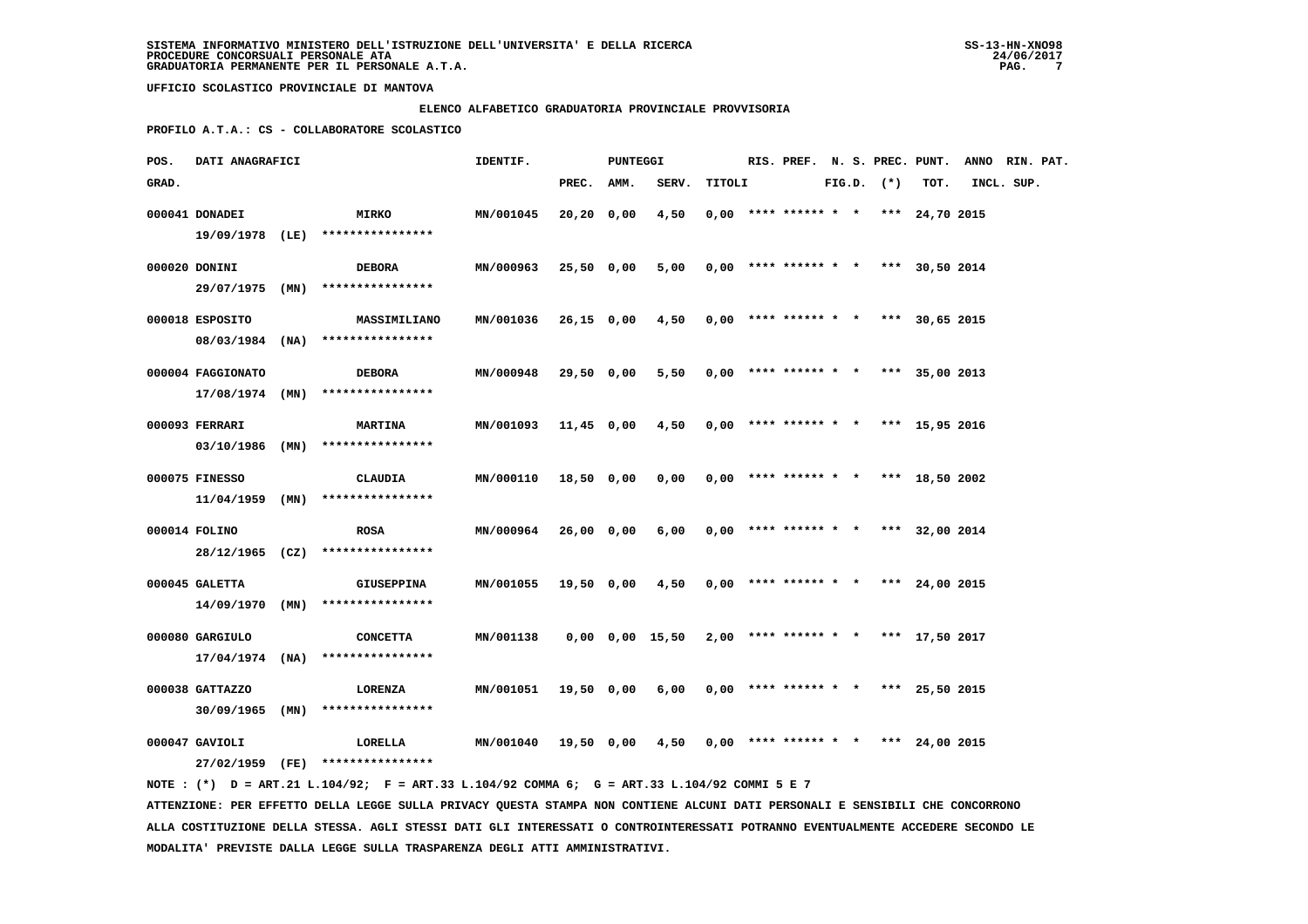### **ELENCO ALFABETICO GRADUATORIA PROVINCIALE PROVVISORIA**

 **PROFILO A.T.A.: CS - COLLABORATORE SCOLASTICO**

| POS.  | DATI ANAGRAFICI                   |      |                                      | IDENTIF.  |              | <b>PUNTEGGI</b> |                       |        | RIS. PREF.                            |  |                | N. S. PREC. PUNT. | ANNO RIN. PAT. |  |
|-------|-----------------------------------|------|--------------------------------------|-----------|--------------|-----------------|-----------------------|--------|---------------------------------------|--|----------------|-------------------|----------------|--|
| GRAD. |                                   |      |                                      |           | PREC.        | AMM.            | SERV.                 | TITOLI |                                       |  | $FIG.D.$ $(*)$ | TOT.              | INCL. SUP.     |  |
|       | 000050 GHIRARDI                   |      | <b>ANNAMARIA</b><br>**************** | MN/001103 | 18,50        | 0,00            | 5,00                  |        | $0,00$ **** ****** * *                |  |                | *** 23,50 2016    |                |  |
|       | 07/01/1967<br>000030 GIAFFREDA    | (MN) | CINZIA                               | MN/000800 | 27,00 0,00   |                 | 0,00                  |        | $0,00$ **** ****** * *                |  |                | *** 27,00 2010    |                |  |
|       | 04/04/1966                        | (BR) | ****************                     |           |              |                 |                       |        |                                       |  |                |                   |                |  |
|       | 000034 GIOVANNINI<br>17/06/1951   | (MN) | ELISA<br>****************            | MN/000780 | $26,50$ 0,00 |                 | 0,00                  |        | $0.00$ **** ****** * *                |  |                | *** 26,50 2010    |                |  |
|       | 000108 GIUGLIANO<br>14/06/1979    | (CE) | <b>GIUSEPPE</b><br>****************  | MN/001106 | 12,55 0,00   |                 | 0,00                  |        | $0.00$ **** ****** * *                |  |                | *** 12,55 2016    |                |  |
|       | 000033 GOTTARDI<br>17/09/1967     | (MN) | <b>SABRINA</b><br>****************   | MN/000830 | 26,50 0,00   |                 | 0,00                  |        | $0,00$ **** ****** * *                |  |                | *** 26,50 2010    |                |  |
|       | 000049 GRIGIONI<br>20/03/1954     | (MN) | LOREDANA<br>****************         | MN/000113 | 23,80 0,00   |                 | 0,00                  |        | $0,00$ **** ****** * * *** 23,80 2002 |  |                |                   |                |  |
|       | 000091 GUALTIERI<br>17/02/1963    | (MN) | LORELLA<br>****************          | MN/001132 |              |                 | $0,00$ $0,00$ $14,00$ |        | $2,00$ **** ****** * *                |  |                | *** $16,00$ 2017  |                |  |
|       | 000088 GUALTIERI<br>27/01/1977    | (KR) | TERESA<br>****************           | MN/001131 |              |                 | $0,00$ $0,00$ $12,50$ |        | $3,50$ **** ****** * *                |  |                | *** 16,00 2017    |                |  |
|       | 000007 IANNICELLI<br>06/06/1987   | (AV) | <b>DOMENICO</b><br>****************  | MN/001089 | $27,25$ 0,00 |                 | 6,00                  |        | $0.00$ **** ****** * *                |  |                | *** 33,25 2016    |                |  |
|       | 000035 IANNONE<br>17/09/1960 (KR) |      | <b>MARIA</b><br>****************     | MN/001044 | 20,00 0,00   |                 | 6,00                  |        | $0,00$ **** ****** * *                |  |                | *** 26,00 2015    |                |  |
|       | 000023 IEMBO<br>11/05/1968 (KR)   |      | <b>FRANCESCO</b><br>**************** | MN/000361 | 23,60 0,00   |                 | 5,00                  |        | $0,00$ **** ****** * *                |  | ***            | 28,60 2003        |                |  |

 **NOTE : (\*) D = ART.21 L.104/92; F = ART.33 L.104/92 COMMA 6; G = ART.33 L.104/92 COMMI 5 E 7 ATTENZIONE: PER EFFETTO DELLA LEGGE SULLA PRIVACY QUESTA STAMPA NON CONTIENE ALCUNI DATI PERSONALI E SENSIBILI CHE CONCORRONO ALLA COSTITUZIONE DELLA STESSA. AGLI STESSI DATI GLI INTERESSATI O CONTROINTERESSATI POTRANNO EVENTUALMENTE ACCEDERE SECONDO LE MODALITA' PREVISTE DALLA LEGGE SULLA TRASPARENZA DEGLI ATTI AMMINISTRATIVI.**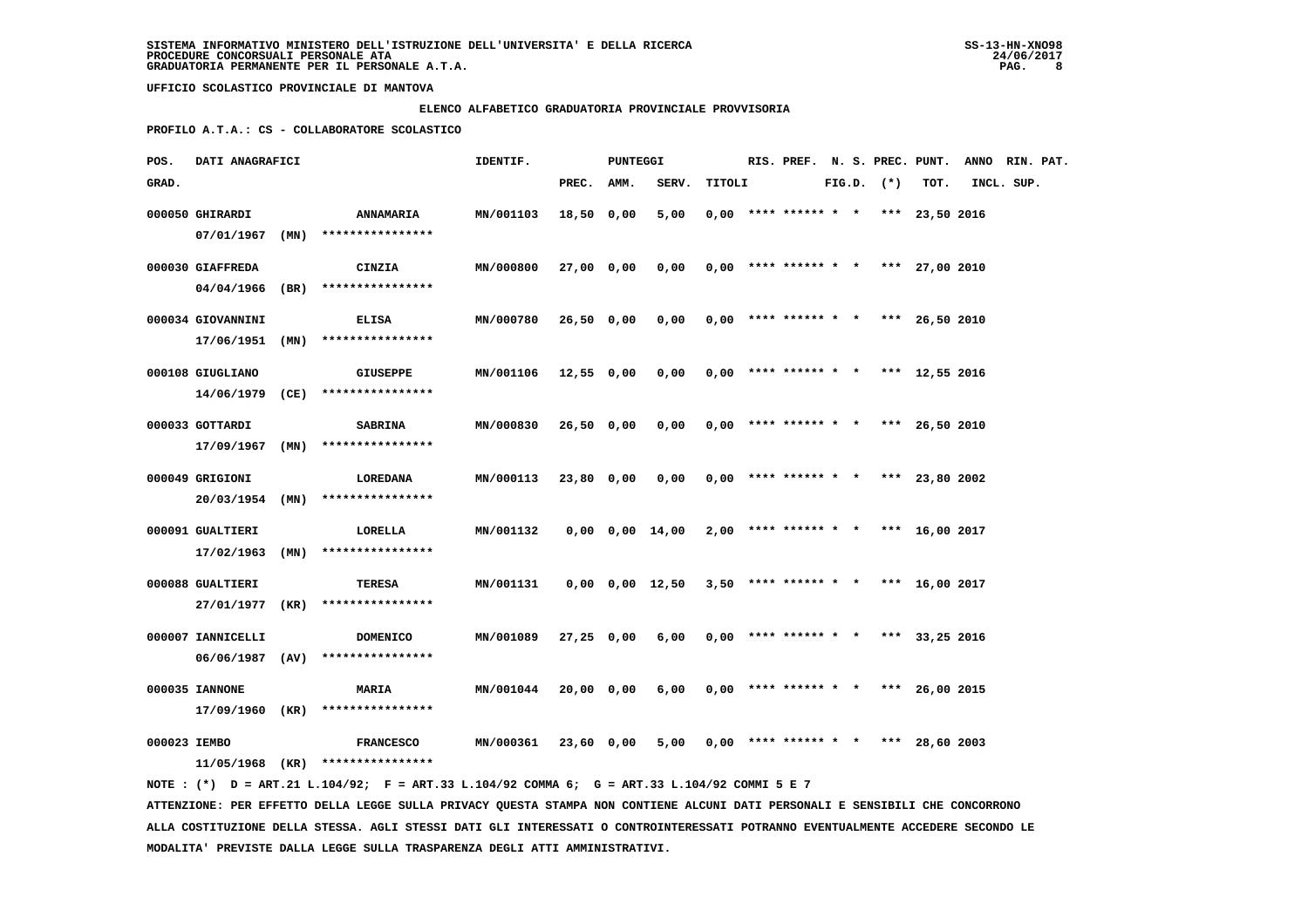# **ELENCO ALFABETICO GRADUATORIA PROVINCIALE PROVVISORIA**

 **PROFILO A.T.A.: CS - COLLABORATORE SCOLASTICO**

| POS.         | DATI ANAGRAFICI                                                                          |      |                                                                                                                                                                                                                                                                                                                                                  | IDENTIF.                            |                            | <b>PUNTEGGI</b> |                                       |        |                                                                            |  |                | RIS. PREF. N. S. PREC. PUNT.                       | ANNO RIN. PAT. |  |
|--------------|------------------------------------------------------------------------------------------|------|--------------------------------------------------------------------------------------------------------------------------------------------------------------------------------------------------------------------------------------------------------------------------------------------------------------------------------------------------|-------------------------------------|----------------------------|-----------------|---------------------------------------|--------|----------------------------------------------------------------------------|--|----------------|----------------------------------------------------|----------------|--|
| GRAD.        |                                                                                          |      |                                                                                                                                                                                                                                                                                                                                                  |                                     | PREC.                      | AMM.            | SERV.                                 | TITOLI |                                                                            |  | $FIG.D.$ $(*)$ | TOT.                                               | INCL. SUP.     |  |
|              | 000005 LA MARCA                                                                          |      | CARMELA                                                                                                                                                                                                                                                                                                                                          | MN/000949                           | 28,65 0,00                 |                 | 6,00                                  |        | $0,00$ **** ****** * *                                                     |  |                | *** $34,65$ 2013                                   |                |  |
|              | 27/08/1966                                                                               | (NA) | ****************                                                                                                                                                                                                                                                                                                                                 |                                     |                            |                 |                                       |        |                                                                            |  |                |                                                    |                |  |
|              |                                                                                          |      |                                                                                                                                                                                                                                                                                                                                                  |                                     |                            |                 |                                       |        |                                                                            |  |                |                                                    |                |  |
|              | 000110 LASTRUCCI<br>18/11/1986                                                           | (FI) | <b>STEFANO</b><br>****************                                                                                                                                                                                                                                                                                                               | MN/000854                           | 11,80 0,00                 |                 | 0,00                                  |        |                                                                            |  |                | $0,00$ **** ****** * * *** 11,80 2010              |                |  |
|              |                                                                                          |      |                                                                                                                                                                                                                                                                                                                                                  |                                     |                            |                 |                                       |        |                                                                            |  |                |                                                    |                |  |
|              | 000044 LAVORATO                                                                          |      | <b>CONCETTA</b>                                                                                                                                                                                                                                                                                                                                  | MN/001047                           | $19,50$ 0,00               |                 | 5,00                                  |        | $0,00$ **** ****** * *                                                     |  |                | *** 24,50 2015                                     |                |  |
|              |                                                                                          |      | $20/02/1960$ (VV) ****************                                                                                                                                                                                                                                                                                                               |                                     |                            |                 |                                       |        |                                                                            |  |                |                                                    |                |  |
| 000114 LEONE |                                                                                          |      | <b>PAOLA</b>                                                                                                                                                                                                                                                                                                                                     | MN/001009                           | $10,25$ 0,00               |                 | 0,00                                  |        | $0,00$ **** ****** * *                                                     |  |                | *** 10,25 2015                                     |                |  |
|              |                                                                                          |      | 27/06/1982 (AG) ****************                                                                                                                                                                                                                                                                                                                 |                                     |                            |                 |                                       |        |                                                                            |  |                |                                                    |                |  |
|              |                                                                                          |      |                                                                                                                                                                                                                                                                                                                                                  |                                     |                            |                 |                                       |        |                                                                            |  |                |                                                    |                |  |
|              |                                                                                          |      |                                                                                                                                                                                                                                                                                                                                                  |                                     |                            |                 |                                       |        |                                                                            |  |                |                                                    |                |  |
|              |                                                                                          |      |                                                                                                                                                                                                                                                                                                                                                  |                                     |                            |                 |                                       |        |                                                                            |  |                |                                                    |                |  |
|              | 000112 MANISCALCO                                                                        |      | TONIELLA ASSUNTA MN/001012                                                                                                                                                                                                                                                                                                                       |                                     | $11,45$ 0,00               |                 | 0,00                                  |        | $0.00$ **** ****** * *                                                     |  |                | *** 11,45 2015                                     |                |  |
|              |                                                                                          |      | $31/05/1965$ (TP) ****************                                                                                                                                                                                                                                                                                                               |                                     |                            |                 |                                       |        |                                                                            |  |                |                                                    |                |  |
|              |                                                                                          |      |                                                                                                                                                                                                                                                                                                                                                  |                                     |                            |                 |                                       |        |                                                                            |  |                |                                                    |                |  |
|              | 24/03/1987 (SA)                                                                          |      | ****************                                                                                                                                                                                                                                                                                                                                 |                                     |                            |                 |                                       |        |                                                                            |  |                |                                                    |                |  |
|              |                                                                                          |      |                                                                                                                                                                                                                                                                                                                                                  |                                     |                            |                 |                                       |        |                                                                            |  |                |                                                    |                |  |
|              | 000063 MANNIRA'                                                                          |      | LETIZIA SABRINA MN/001028                                                                                                                                                                                                                                                                                                                        |                                     | 20,550,00                  |                 | 0,00                                  |        | $0,00$ **** ****** * *                                                     |  | $* * *$        | 20,55 2015                                         |                |  |
|              |                                                                                          |      |                                                                                                                                                                                                                                                                                                                                                  |                                     |                            |                 |                                       |        |                                                                            |  |                |                                                    |                |  |
|              | 000065 MANOCCHIO                                                                         |      | MARIA LUISA                                                                                                                                                                                                                                                                                                                                      | MN/001105                           | 15,00 0,00                 |                 | 5,00                                  |        | $0,00$ **** ****** * *                                                     |  | ***            | 20,00 2016                                         |                |  |
|              | 30/08/1970 (EE)                                                                          |      | ****************                                                                                                                                                                                                                                                                                                                                 |                                     |                            |                 |                                       |        |                                                                            |  |                |                                                    |                |  |
|              |                                                                                          |      |                                                                                                                                                                                                                                                                                                                                                  |                                     |                            |                 |                                       |        |                                                                            |  |                |                                                    |                |  |
|              |                                                                                          |      | ****************                                                                                                                                                                                                                                                                                                                                 |                                     |                            |                 |                                       |        |                                                                            |  |                |                                                    |                |  |
|              |                                                                                          |      |                                                                                                                                                                                                                                                                                                                                                  |                                     |                            |                 |                                       |        |                                                                            |  |                |                                                    |                |  |
|              | 000040 MASTROIANNI                                                                       |      | <b>MARIA ROSARIA</b>                                                                                                                                                                                                                                                                                                                             | MN/001137                           |                            |                 | $0,00$ $0,00$ $22,80$                 |        | $2,00$ **** ****** * *                                                     |  |                | *** 24,80 2017                                     |                |  |
|              |                                                                                          |      | 18/06/1970 (EE) ****************                                                                                                                                                                                                                                                                                                                 |                                     |                            |                 |                                       |        |                                                                            |  |                |                                                    |                |  |
|              |                                                                                          |      |                                                                                                                                                                                                                                                                                                                                                  |                                     |                            |                 |                                       |        |                                                                            |  |                |                                                    |                |  |
|              |                                                                                          |      | ATTENZIONE: PER EFFETTO DELLA LEGGE SULLA PRIVACY QUESTA STAMPA NON CONTIENE ALCUNI DATI PERSONALI E SENSIBILI CHE CONCORRONO                                                                                                                                                                                                                    |                                     |                            |                 |                                       |        |                                                                            |  |                |                                                    |                |  |
|              | 000090 MALGIOGLIO<br>000103 MANNETTA<br>14/10/1979<br>000008 MARANO<br>$04/08/1980$ (CS) | (TP) | <b>CONCETTA</b><br>$15/02/1974$ (CT) ****************<br><b>VINCENZO</b><br>****************<br><b>ANTONIO</b><br>NOTE: (*) D = ART.21 L.104/92; F = ART.33 L.104/92 COMMA 6; G = ART.33 L.104/92 COMMI 5 E 7<br>ALLA COSTITUZIONE DELLA STESSA. AGLI STESSI DATI GLI INTERESSATI O CONTROINTERESSATI POTRANNO EVENTUALMENTE ACCEDERE SECONDO LE | MN/001123<br>MN/001110<br>MN/000965 | $13,45$ 0,00<br>28,55 0,00 |                 | $0,00$ $0,00$ $14,00$<br>0,00<br>4,50 |        | $2,00$ **** ****** * *<br>$0,00$ **** ****** * *<br>$0,00$ **** ****** * * |  |                | *** 16,00 2017<br>*** 13,45 2016<br>*** 33,05 2014 |                |  |

 **MODALITA' PREVISTE DALLA LEGGE SULLA TRASPARENZA DEGLI ATTI AMMINISTRATIVI.**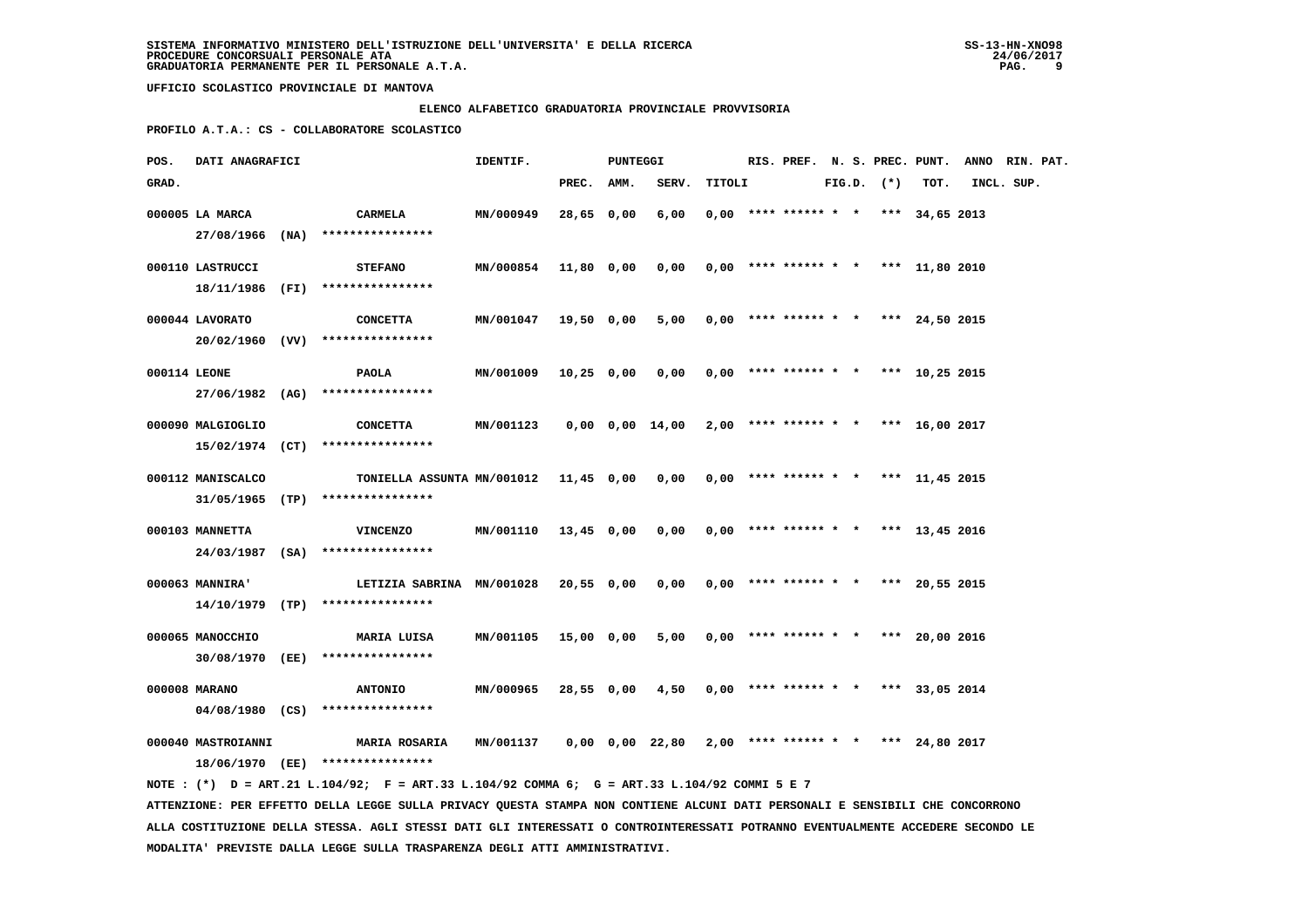# **ELENCO ALFABETICO GRADUATORIA PROVINCIALE PROVVISORIA**

 **PROFILO A.T.A.: CS - COLLABORATORE SCOLASTICO**

| POS.        | DATI ANAGRAFICI   |                                                                                                                               | IDENTIF.  |              | PUNTEGGI |                       |        |                        |  |                | RIS. PREF. N. S. PREC. PUNT. | ANNO RIN. PAT. |  |
|-------------|-------------------|-------------------------------------------------------------------------------------------------------------------------------|-----------|--------------|----------|-----------------------|--------|------------------------|--|----------------|------------------------------|----------------|--|
| GRAD.       |                   |                                                                                                                               |           | PREC. AMM.   |          | SERV.                 | TITOLI |                        |  | $FIG.D.$ $(*)$ | TOT.                         | INCL. SUP.     |  |
|             | 000106 MAZZOLA    | ELENA                                                                                                                         | MN/000762 | 12,80        | 0,00     | 0,00                  |        | $0,00$ **** ****** * * |  |                | *** 12,80 2010               |                |  |
|             | $14/03/1965$ (MN) | ****************                                                                                                              |           |              |          |                       |        |                        |  |                |                              |                |  |
|             |                   |                                                                                                                               |           |              |          |                       |        |                        |  |                |                              |                |  |
|             | 000067 MAZZOLA    | <b>MANUELA</b>                                                                                                                | MN/001088 | 15,00 0,00   |          | 5,00                  |        | $0,00$ **** ****** * * |  |                | *** 20,00 2016               |                |  |
|             | 27/06/1963 (MN)   | ****************                                                                                                              |           |              |          |                       |        |                        |  |                |                              |                |  |
|             | 000025 MELELLI    | <b>ELISABETTA</b>                                                                                                             | MN/001048 | 22,00 0,00   |          | 6,00                  |        | $0,00$ **** ****** * * |  |                | *** 28,00 2015               |                |  |
|             | 07/10/1979 (FI)   | ****************                                                                                                              |           |              |          |                       |        |                        |  |                |                              |                |  |
|             |                   |                                                                                                                               |           |              |          |                       |        |                        |  |                |                              |                |  |
|             | 000100 MENEGHETTI | <b>MANUELA</b>                                                                                                                | MN/000856 | $14,50$ 0,00 |          | 0,00                  |        | $0,00$ **** ****** * * |  |                | *** 14,50 2010               |                |  |
|             | 20/01/1968 (CR)   | ****************                                                                                                              |           |              |          |                       |        |                        |  |                |                              |                |  |
|             | 000098 MORREALE   | <b>FABIO</b>                                                                                                                  | MN/000912 | 14,66 0,00   |          | 0,00                  |        | $0,00$ **** ****** * * |  |                | *** 14,66 2012               |                |  |
|             | $23/06/1979$ (CL) | ****************                                                                                                              |           |              |          |                       |        |                        |  |                |                              |                |  |
|             | 000055 MOZZANICA  | CLAUDIO                                                                                                                       | MN/001117 |              |          | $0,00$ $0,00$ $20,50$ |        | $2,00$ **** ****** * * |  |                | *** 22,50 2017               |                |  |
|             | 27/02/1959 (MN)   | ****************                                                                                                              |           |              |          |                       |        |                        |  |                |                              |                |  |
|             |                   |                                                                                                                               |           |              |          |                       |        |                        |  |                |                              |                |  |
| 000054 MUTO |                   | <b>FRANCESCO</b>                                                                                                              | MN/000622 | 19,00 0,00   |          | 3,50                  |        | $0,00$ **** ****** * * |  |                | *** 22,50 2009               |                |  |
|             | 09/08/1960 (KR)   | ****************                                                                                                              |           |              |          |                       |        |                        |  |                |                              |                |  |
|             | 000026 NAPOLITANO | <b>CARMELA</b>                                                                                                                | MN/001038 | 22,00 0,00   |          | 6,00                  |        | $0,00$ **** ****** * * |  |                | *** 28,00 2015               |                |  |
|             | 12/01/1975 (EE)   | ****************                                                                                                              |           |              |          |                       |        |                        |  |                |                              |                |  |
|             |                   |                                                                                                                               |           |              |          |                       |        |                        |  |                |                              |                |  |
|             | 000001 NUCITO     | <b>ROBERTO</b>                                                                                                                | MN/000913 | $30,40$ 0,00 |          | 6,00                  |        | $0,00$ **** ****** * * |  |                | *** 36,40 2012               |                |  |
|             | 21/05/1964 (CS)   | ****************                                                                                                              |           |              |          |                       |        |                        |  |                |                              |                |  |
|             | 000107 ORRICO     | <b>FRANCESCO</b>                                                                                                              | MN/000950 | 12,60 0,00   |          | 0,00                  |        | $0,00$ **** ****** * * |  |                | *** 12,60 2013               |                |  |
|             | 12/06/1969 (CS)   | ****************                                                                                                              |           |              |          |                       |        |                        |  |                |                              |                |  |
|             |                   |                                                                                                                               |           |              |          |                       |        |                        |  |                |                              |                |  |
|             | 000043 ORSINI     | MARIA ANNUNZIATA MN/001042                                                                                                    |           | 18,50 0,00   |          | 6,00                  |        | $0,00$ **** ****** * * |  |                | *** 24,50 2015               |                |  |
|             |                   | $01/06/1977$ (BR) ****************                                                                                            |           |              |          |                       |        |                        |  |                |                              |                |  |
|             |                   | NOTE : (*) D = ART.21 L.104/92; F = ART.33 L.104/92 COMMA 6; G = ART.33 L.104/92 COMMI 5 E 7                                  |           |              |          |                       |        |                        |  |                |                              |                |  |
|             |                   | ATTENZIONE: PER EFFETTO DELLA LEGGE SULLA PRIVACY QUESTA STAMPA NON CONTIENE ALCUNI DATI PERSONALI E SENSIBILI CHE CONCORRONO |           |              |          |                       |        |                        |  |                |                              |                |  |

 **ALLA COSTITUZIONE DELLA STESSA. AGLI STESSI DATI GLI INTERESSATI O CONTROINTERESSATI POTRANNO EVENTUALMENTE ACCEDERE SECONDO LE MODALITA' PREVISTE DALLA LEGGE SULLA TRASPARENZA DEGLI ATTI AMMINISTRATIVI.**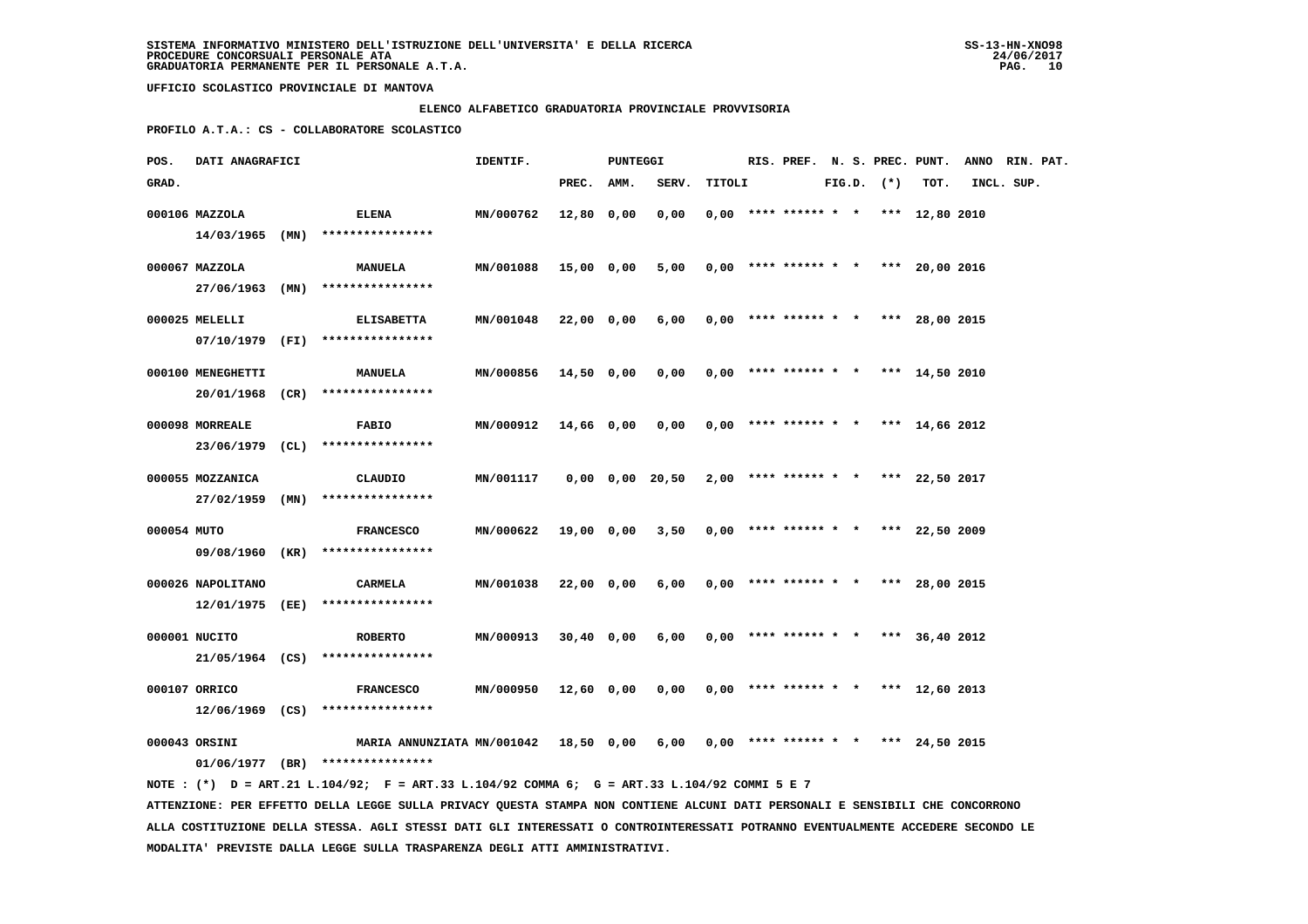### **ELENCO ALFABETICO GRADUATORIA PROVINCIALE PROVVISORIA**

 **PROFILO A.T.A.: CS - COLLABORATORE SCOLASTICO**

| POS.         | DATI ANAGRAFICI |                                                                                             | IDENTIF.         |              | PUNTEGGI    |                                                             |        |                                       |  |                |           | RIS. PREF. N. S. PREC. PUNT. ANNO RIN. PAT. |  |
|--------------|-----------------|---------------------------------------------------------------------------------------------|------------------|--------------|-------------|-------------------------------------------------------------|--------|---------------------------------------|--|----------------|-----------|---------------------------------------------|--|
| GRAD.        |                 |                                                                                             |                  | PREC. AMM.   |             | SERV.                                                       | TITOLI |                                       |  | $FIG.D.$ $(*)$ | TOT.      | INCL. SUP.                                  |  |
| 000017 PACE  |                 | LUCIA                                                                                       | MN/000966        | $25,50$ 0,00 |             | 6,00                                                        |        | $0,00$ **** ****** * * *** 31,50 2014 |  |                |           |                                             |  |
|              |                 | $04/06/1971$ (CS) *****************                                                         |                  |              |             |                                                             |        |                                       |  |                |           |                                             |  |
| 000032 PALMA |                 | <b>PASQUALE</b>                                                                             | MN/000967        | 21,65 0,00   |             | 5,00                                                        |        | $0,00$ **** ****** * * *** 26,65 2014 |  |                |           |                                             |  |
|              |                 | 29/07/1956 (CS) ****************                                                            |                  |              |             |                                                             |        |                                       |  |                |           |                                             |  |
|              | 000087 PALUMBO  | <b>ELEONORA</b>                                                                             | MN/001139        |              |             | $0,00$ $0,00$ $12,80$ $3,50$ **** ****** * * *** 16,30 2017 |        |                                       |  |                |           |                                             |  |
|              |                 | 20/01/1976 (NA) ****************                                                            |                  |              |             |                                                             |        |                                       |  |                |           |                                             |  |
|              |                 |                                                                                             |                  |              |             |                                                             |        |                                       |  |                |           |                                             |  |
|              | 000056 PATAFFIO | ISABELLA<br>$14/05/1955$ (RC) *****************                                             | MN/001024        | 22,20 0,00   |             | 0.00                                                        |        | $0.00$ **** ****** * * *** 22.20 2015 |  |                |           |                                             |  |
|              |                 |                                                                                             |                  |              |             |                                                             |        |                                       |  |                |           |                                             |  |
|              | 000118 PEDANO   | <b>CALOGERO</b>                                                                             | MN/000968        |              | $8,45$ 0,00 | 0,00                                                        |        | $0,00$ **** ****** * * ***            |  |                | 8,45 2014 |                                             |  |
|              |                 | $16/01/1983$ (AG) ****************                                                          |                  |              |             |                                                             |        |                                       |  |                |           |                                             |  |
|              | 000105 PETALE   | <b>ANTONELLA</b>                                                                            | MN/001141        |              | 0,00 0,00   | 9,45                                                        |        | $3,50$ **** ****** * * *** 12,95 2017 |  |                |           |                                             |  |
|              |                 | 30/08/1988 (CS) ****************                                                            |                  |              |             |                                                             |        |                                       |  |                |           |                                             |  |
|              | 000060 POLIDORO | ORIANA                                                                                      | MN/001056        | 15,60 0,00   |             | 6,00                                                        |        | $0,00$ **** ****** * * *** 21,60 2015 |  |                |           |                                             |  |
|              |                 | $06/11/1983$ (LT) ****************                                                          |                  |              |             |                                                             |        |                                       |  |                |           |                                             |  |
|              |                 |                                                                                             |                  |              |             |                                                             |        |                                       |  |                |           |                                             |  |
|              | 000048 PORTIOLI | <b>VILMA</b><br>$05/10/1961$ (MN) *****************                                         | MN/001113        | 19,40 0,00   |             | 4,50                                                        |        | $0,00$ **** ****** * * *** 23,90 2016 |  |                |           |                                             |  |
|              |                 |                                                                                             |                  |              |             |                                                             |        |                                       |  |                |           |                                             |  |
|              | 000099 PRATICO' | <b>DANIELA</b>                                                                              | MN/000691        | 14,60 0,00   |             | 0,00                                                        |        | $0,00$ **** ****** * * *** 14,60 2009 |  |                |           |                                             |  |
|              | 22/03/1977 (RC) | ****************                                                                            |                  |              |             |                                                             |        |                                       |  |                |           |                                             |  |
|              | 000009 PROCOPIO | <b>MARGHERITA</b>                                                                           | <b>MN/000951</b> | 28,00 0,00   |             | 5,00                                                        |        | $0,00$ **** ****** * * *** 33,00 2013 |  |                |           |                                             |  |
|              |                 | 19/01/1972 (KR) ****************                                                            |                  |              |             |                                                             |        |                                       |  |                |           |                                             |  |
|              | 000064 RAGANATO | <b>NOEMI</b>                                                                                | MN/001091        | 15,50 0,00   |             | 5,00                                                        |        | $0,00$ **** ****** * * *** 20,50 2016 |  |                |           |                                             |  |
|              |                 | 21/09/1973 (LE) ****************                                                            |                  |              |             |                                                             |        |                                       |  |                |           |                                             |  |
|              |                 | NOTE: (*) D = ART.21 L.104/92; F = ART.33 L.104/92 COMMA 6; G = ART.33 L.104/92 COMMI 5 E 7 |                  |              |             |                                                             |        |                                       |  |                |           |                                             |  |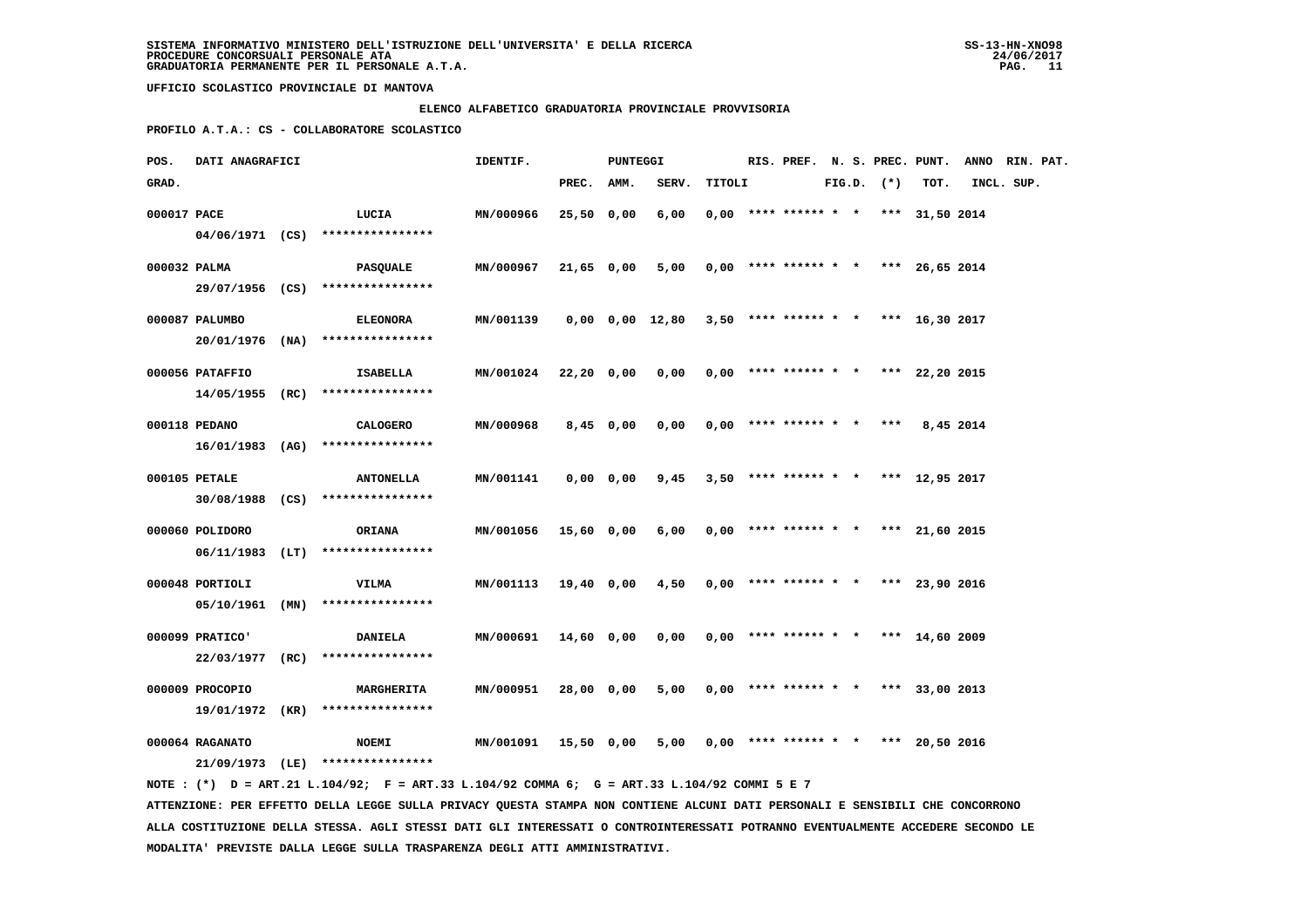### **ELENCO ALFABETICO GRADUATORIA PROVINCIALE PROVVISORIA**

 **PROFILO A.T.A.: CS - COLLABORATORE SCOLASTICO**

| POS.         | <b>DATI ANAGRAFICI</b> |                                                                                             | IDENTIF.         |            | PUNTEGGI  |                                                           |        |                                       |  |                |           | RIS. PREF. N. S. PREC. PUNT. ANNO RIN. PAT. |  |
|--------------|------------------------|---------------------------------------------------------------------------------------------|------------------|------------|-----------|-----------------------------------------------------------|--------|---------------------------------------|--|----------------|-----------|---------------------------------------------|--|
| GRAD.        |                        |                                                                                             |                  | PREC. AMM. |           | SERV.                                                     | TITOLI |                                       |  | $FIG.D.$ $(*)$ | TOT.      | INCL. SUP.                                  |  |
|              | 000058 RAIOLA          | <b>VINCENZA</b><br>$27/04/1965$ (NA) ****************                                       | MN/001095        | 17,00 0,00 |           | 5,00                                                      |        | $0,00$ **** ****** * * *** 22,00 2016 |  |                |           |                                             |  |
|              | 000027 RAMPALSKI       | <b>BIANCA</b>                                                                               | MN/001058        | 23,50 0,00 |           | 4,50                                                      |        | $0,00$ **** ****** * * *** 28,00 2015 |  |                |           |                                             |  |
|              |                        | 29/10/1972 (TA) ****************                                                            |                  |            |           |                                                           |        |                                       |  |                |           |                                             |  |
|              | 000037 RANIERI         | <b>MARIA ROSARIA</b><br>19/06/1969 (CZ) ****************                                    | MN/001043        | 20,50 0,00 |           | $5,00$ 0,00 **** ****** * * *** 25,50 2015                |        |                                       |  |                |           |                                             |  |
|              | 000046 REDINI          | <b>ROBERTA</b><br>$02/01/1974$ (MN) ****************                                        | <b>MN/001039</b> | 19,50 0,00 |           | 4,50                                                      |        | $0,00$ **** ****** * * *** 24,00 2015 |  |                |           |                                             |  |
|              | 000120 RICCIO          | <b>GENNARO</b>                                                                              | MN/001108        |            | 7,50 0,00 | 0,00                                                      |        | $0,00$ **** ****** * *                |  | ***            | 7,50 2016 |                                             |  |
|              |                        | 19/05/1984 (NA) ****************                                                            |                  |            |           |                                                           |        |                                       |  |                |           |                                             |  |
|              | 000111 RICCIOLETTI     | <b>GIUSEPPINA</b><br>22/02/1978 (CL) ****************                                       | MN/001022        | 11,75 0,00 |           | 0,00                                                      |        | $0,00$ **** ****** * * *** 11,75 2015 |  |                |           |                                             |  |
|              | 000079 RIGGIO          | <b>CATERINA</b><br>28/08/1972 (TP) ****************                                         | MN/001124        |            |           | 0,00 0,00 15,50                                           |        | $2,00$ **** ****** * * *** 17,50 2017 |  |                |           |                                             |  |
| 000083 ROMEO |                        | <b>ELIANA</b><br>13/09/1981 (RC) ****************                                           | MN/001142        |            |           | $0,00$ $0,00$ $14,50$ $2,50$ **** ****** * *** 17,00 2017 |        |                                       |  |                |           |                                             |  |
| 000028 ROSSI |                        | <b>ROSANNA</b>                                                                              | <b>MN/001049</b> | 22,50 0,00 |           | 5,00                                                      |        | $0,00$ **** ****** * * *** 27,50 2015 |  |                |           |                                             |  |
|              | 000019 RUOTOLO         | 03/04/1959 (MN) ****************<br><b>FILOMENA</b>                                         | MN/000970        | 24,50 0,00 |           | 6,00                                                      |        | $0,00$ **** ****** * * *** 30,50 2014 |  |                |           |                                             |  |
|              |                        | 15/09/1971 (EE) ****************                                                            |                  |            |           |                                                           |        |                                       |  |                |           |                                             |  |
|              | 000022 SAMPOGNARO      | <b>STEFANIA</b><br>26/10/1981 (SR) ****************                                         | <b>MN/000969</b> | 24,50 0,00 |           | 5,00                                                      |        | $0,00$ **** ****** * * *** 29,50 2014 |  |                |           |                                             |  |
|              |                        | NOTE: (*) D = ART.21 L.104/92; F = ART.33 L.104/92 COMMA 6; G = ART.33 L.104/92 COMMI 5 E 7 |                  |            |           |                                                           |        |                                       |  |                |           |                                             |  |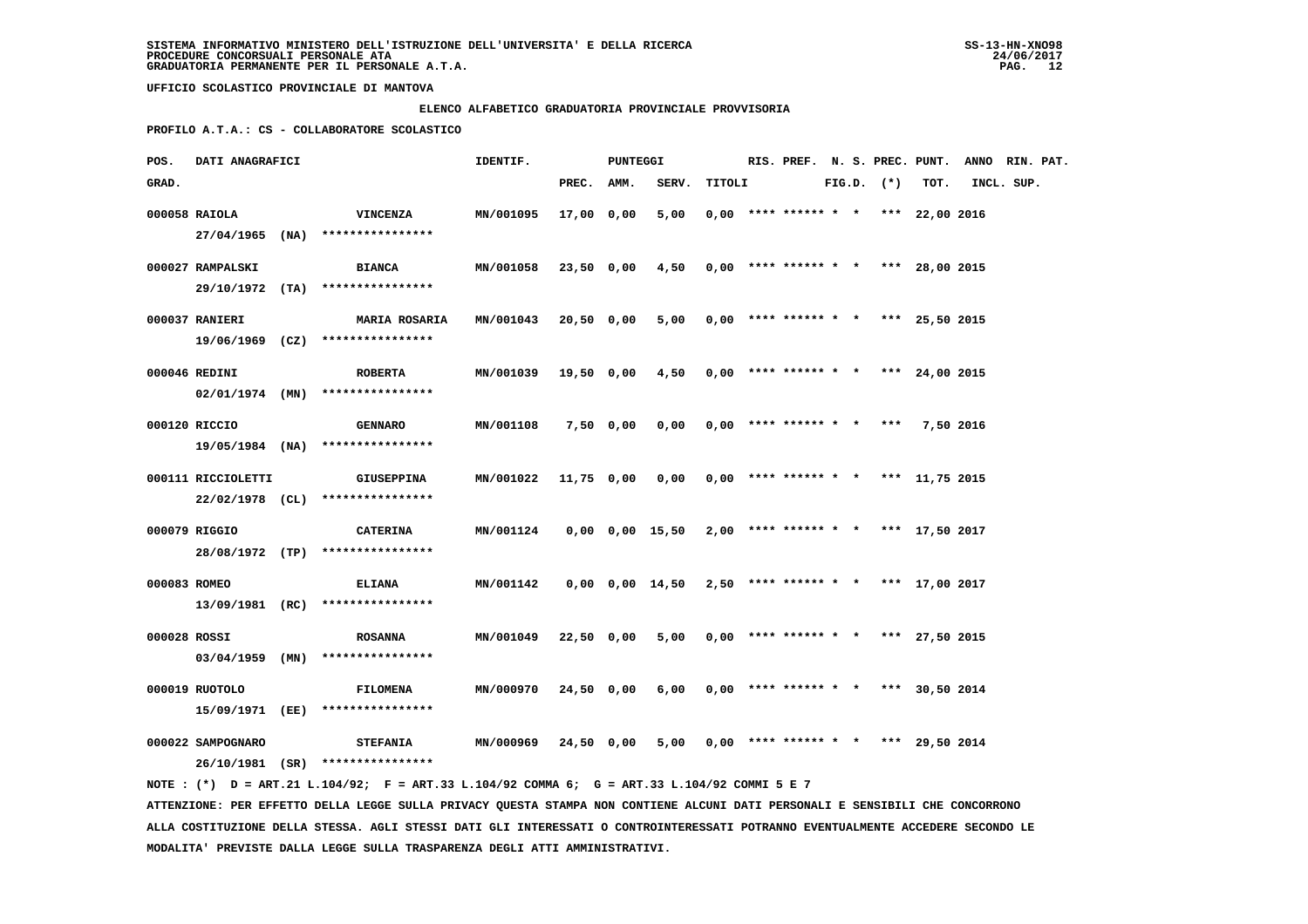### **ELENCO ALFABETICO GRADUATORIA PROVINCIALE PROVVISORIA**

 **PROFILO A.T.A.: CS - COLLABORATORE SCOLASTICO**

| POS.         | DATI ANAGRAFICI   |      |                                                                                             | IDENTIF.  |            | PUNTEGGI |       |        |  |                        |  | RIS. PREF. N. S. PREC. PUNT. |              | ANNO RIN. PAT.                        |            |  |  |
|--------------|-------------------|------|---------------------------------------------------------------------------------------------|-----------|------------|----------|-------|--------|--|------------------------|--|------------------------------|--------------|---------------------------------------|------------|--|--|
| GRAD.        |                   |      |                                                                                             |           | PREC.      | AMM.     | SERV. | TITOLI |  |                        |  |                              | FIG.D. $(*)$ | TOT.                                  | INCL. SUP. |  |  |
|              | 000002 SANDRINI   |      | <b>GIANCARLO</b>                                                                            | MN/000952 | 30,60      | 0,00     | 5,00  |        |  | $0,00$ **** ****** * * |  |                              |              | *** 35,60 2013                        |            |  |  |
|              | 11/08/1958 (MN)   |      | ****************                                                                            |           |            |          |       |        |  |                        |  |                              |              |                                       |            |  |  |
|              |                   |      |                                                                                             |           |            |          |       |        |  |                        |  |                              |              |                                       |            |  |  |
|              | 000052 SARTOR     |      | FABRIZIO                                                                                    | MN/000664 | 22,90 0,00 |          | 0,00  |        |  |                        |  |                              |              | $0,00$ **** ****** * * *** 22,90 2009 |            |  |  |
|              |                   |      | $21/07/1962$ (TO) ****************                                                          |           |            |          |       |        |  |                        |  |                              |              |                                       |            |  |  |
|              | 000070 SCAMPUDDU  |      | <b>GIULIANA</b>                                                                             | MN/001107 | 14,00 0,00 |          | 5,00  |        |  |                        |  |                              |              | $0.00$ **** ****** * * *** 19.00 2016 |            |  |  |
|              |                   |      | 06/03/1974 (SS) ****************                                                            |           |            |          |       |        |  |                        |  |                              |              |                                       |            |  |  |
|              | 000076 SIGNORINI  |      | LIDIA                                                                                       | MN/001098 | 14,00 0,00 |          | 4,50  |        |  |                        |  |                              |              | $0,00$ **** ****** * * *** 18,50 2016 |            |  |  |
|              | $07/07/1971$ (MN) |      | ****************                                                                            |           |            |          |       |        |  |                        |  |                              |              |                                       |            |  |  |
|              |                   |      |                                                                                             |           |            |          |       |        |  |                        |  |                              |              |                                       |            |  |  |
| 000068 SIRNA |                   |      | <b>CONCETTA</b>                                                                             | MN/000295 | 19,55 0,00 |          | 0,00  |        |  | $0,00$ **** ****** * * |  |                              |              | *** 19,55 2003                        |            |  |  |
|              |                   |      | 28/01/1953 (SR) ****************                                                            |           |            |          |       |        |  |                        |  |                              |              |                                       |            |  |  |
|              | 000069 SPANO'     |      | <b>SANDRO</b>                                                                               | MN/001060 | 19,02 0,00 |          | 0,00  |        |  | $0.00$ **** ****** * * |  |                              |              | *** 19,02 2015                        |            |  |  |
|              | 31/05/1965 (ME)   |      | ****************                                                                            |           |            |          |       |        |  |                        |  |                              |              |                                       |            |  |  |
|              |                   |      |                                                                                             |           |            |          |       |        |  |                        |  |                              |              |                                       |            |  |  |
|              | 000078 STIZZOLI   |      | FABIOLA                                                                                     | MN/001061 | 13,60 0,00 |          | 4,50  |        |  |                        |  |                              |              | $0,00$ **** ****** * * *** 18,10 2015 |            |  |  |
|              | 12/07/1961 (VR)   |      | ****************                                                                            |           |            |          |       |        |  |                        |  |                              |              |                                       |            |  |  |
|              | 000053 SUGAROTTI  |      | MARIALUISA                                                                                  | MN/001112 | 17,50 0,00 |          | 5,00  |        |  |                        |  |                              |              | $0,00$ **** ****** * * *** 22,50 2016 |            |  |  |
|              | 23/08/1966        | (MN) | ****************                                                                            |           |            |          |       |        |  |                        |  |                              |              |                                       |            |  |  |
|              |                   |      |                                                                                             |           |            |          |       |        |  |                        |  |                              |              |                                       |            |  |  |
| 000072 TARHY | 14/12/1959 (EE)   |      | <b>FATIHA</b><br>****************                                                           | MN/001092 | 14,50 0,00 |          | 4,50  |        |  |                        |  |                              |              | $0,00$ **** ****** * * *** 19,00 2016 |            |  |  |
|              |                   |      |                                                                                             |           |            |          |       |        |  |                        |  |                              |              |                                       |            |  |  |
|              | 000042 TRAINITO   |      | <b>ANGELA</b>                                                                               | MN/001035 | 20,00 0,00 |          | 4,50  |        |  | $0,00$ **** ****** * * |  |                              |              | *** 24,50 2015                        |            |  |  |
|              | 14/05/1982 (CL)   |      | ****************                                                                            |           |            |          |       |        |  |                        |  |                              |              |                                       |            |  |  |
|              | 000024 TRAZZI     |      | RITA                                                                                        | MN/000879 | 24,00 0,00 |          | 4,50  |        |  | $0.00$ **** ****** * * |  |                              |              | *** 28,50 2011                        |            |  |  |
|              |                   |      | $13/12/1954$ (MN) ****************                                                          |           |            |          |       |        |  |                        |  |                              |              |                                       |            |  |  |
|              |                   |      | NOTE: (*) D = ART.21 L.104/92; F = ART.33 L.104/92 COMMA 6; G = ART.33 L.104/92 COMMI 5 E 7 |           |            |          |       |        |  |                        |  |                              |              |                                       |            |  |  |